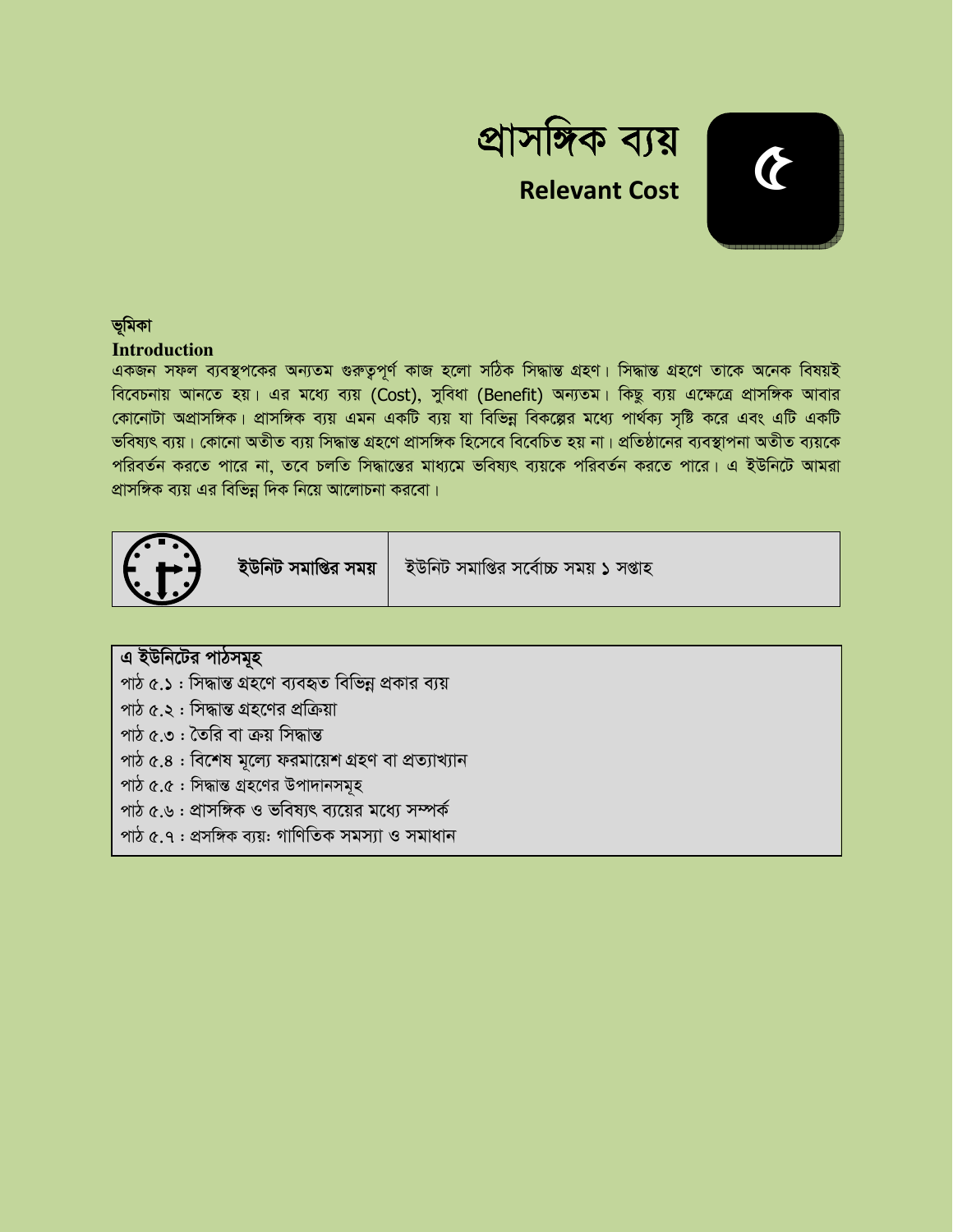পাঠ-৫.১

### সিদ্ধান্ত গ্রহণে ব্যবহৃত বিভিন্ন প্রকার ব্যয়

**Different Costs Used for Decision Making** 



উদ্দেশ্য

এ পাঠ শেষে আপনি-

্সিদ্ধান্ত গ্রহণে বিভিন্ন প্রকার ব্যয় সম্পর্কে ধারণা লাভ করতে পারবেন।

### সিদ্ধান্ত গ্রহণে ব্যবহৃত বিভিন্ন প্রকার ব্যয় Different costs used for decision-making

প্রাসঙ্গিক ব্যয় (Relevant Cost) : একটি নির্দিষ্ট সিদ্ধান্ত নেয়ার জন্য যে ব্যয় বিকল্পসমূহের মধ্যে পার্থক্য সৃষ্টি করে তাকে প্রাসঙ্গিক ব্যয় বলে। Garison I Noreen এর মতে, "A cost that differs between alternatives in a particular decision is called relevant cost." Horngren, Foster I Datar এর মতে, "Relevant Costs are those expected future cost that differ among alternative courses of action".

সিদ্ধান্ত গ্রহণের সময় ব্যবস্থাপক শুধু ভবিষ্যৎ ব্যয় বিবেচনা করবে এবং প্রাসঙ্গিক হবে বিকল্পের পার্থক্যমূলক ব্যয়। ব্যবস্থাপক শুধুমাত্র সে সমস্ত বিষয়ে গুরুত্ব দেয় যা সিদ্ধান্ত গ্রহণে প্রভাব বিস্তার করে। ব্যবস্থাপনা অতীত ব্যয়কে পরিবর্তন করতে পারে না। ব্যবস্থাপক চলতি সিদ্ধান্তের মাধ্যমে ভবিষ্যৎ ব্যয় পরিবর্তন করতে পারে। সুতরাং প্রাসঙ্গিক ব্যয় হলো ভবিষ্যৎ ব্যয় যা বিকল্পের মধ্যে পার্থক্য সৃষ্টি করে।

সুযোগ ব্যয়, ডুবন্ত ব্যয় বা নিমজ্জিত ব্যয়, নগদ ব্যয় বা চলতি ব্যয়, আরোপিত ব্যয়, পরিহারযোগ্য ব্যয়, অপরিহারযোগ্য ব্যয়, উৎপাদন বন্ধ সংক্রান্ত ব্যয় বা কারখানা বন্ধ রাখা ব্যয়, পরিত্যাগ সংক্রান্ত ব্যয়, নিয়ন্ত্রণযোগ্য ব্যয়, অনিয়ন্ত্রণযোগ্য ব্যয়, অপ্রাসঙ্গিক ব্যয় ইত্যাদি জাতীয় ব্যয়গুলো সিদ্ধান্ত গ্রহণে প্রভাব বিস্তার করে। নিম্নে সিদ্ধান্ত গ্রহণে বিভিন্ন প্রকার ব্যয় সম্পর্কে আলোচনা করা হলো:

#### সুযোগ ব্যয়

#### **Opportunity cost**

বর্জিত বিকল্পের মূল্যই গৃহীত বিকল্পের সুযোগ ব্যয়। ব্যবস্থাপকের হাতে একাধিক বিকল্প থাকলে এবং ব্যবস্থাপক যদি একটি বিকল্প গ্রহণ করে অন্যান্য বিকল্পগুলোকে বাতিল করেন, তখন গৃহীত বিকল্পের একটি সুযোগ ব্যয়ের সৃষ্টি হবে। বাতিল করা বিকল্পের সর্বাধিক মূল্যটিই গৃহীত বিকল্পের সুযোগ ব্যয়। মনে করি, কোনো প্রতিষ্ঠান একটি বস্ত্রশিল্পে যদি সুতা বিক্রয় করে তবে ৫ লক্ষ টাকা মুনাফা করতে পারে কিন্তু ব্যবস্থাপক সুতা বিক্রয় না করে কাপড় তৈরির সিদ্ধান্ত নিলেন। এখানে কাপড় তৈরির সুযোগ ব্যয় হলো ৫ লক্ষ টাকা। সুযোগ ব্যয় যখন খরচ হয় না তখন হিসাবে লিপিবদ্ধ করার প্রশ্নও উঠে না। বিকল্প মূল্যায়নের জন্য সুযোগ ব্যয়ের বিশ্লেষণ প্রয়োজন পড়ে। সুযোগ ব্যয় কখনো রাজস্ব হিসাবে আবার কখনো লাভ হিসাবে প্রকাশ করা হয়।

#### ডুবন্ত ব্যয় বা নিমজ্জিত ব্যয়

#### **Sunk cost**

অতীতে ব্যয় করা হয়েছে এমন ব্যয়কে ডুবন্ত বা নিমজ্জিত ব্যয় বলে। অর্থাৎ নিমজ্জিত ব্যয় হলো এমন একটি ব্যয় যা পূৰ্বেই ব্যয়িত হয়েছে এবং যা বৰ্তমান অথবা ভবিষ্যতের কোনো সিদ্ধান্ত দ্বারা পরিবর্তন সম্ভব নয়। যেমন - একটি যন্ত্রপাতি ১৫০০০০ টাকা ক্রয় করা হয়েছিল, যার বর্তমান পুস্তক মূল্য ৩০০০০ টাকা, সুতরাং ডুবন্ত ব্যয় বা চলতি ব্যয় = ১৫০০০০-৩০০০০ = ১২০০০০ টাকা। সিদ্ধান্ত গ্ৰহণ কালে এ ব্যয়কে অপ্ৰাসঙ্গিক হিসেবে গণ্য করা হয়।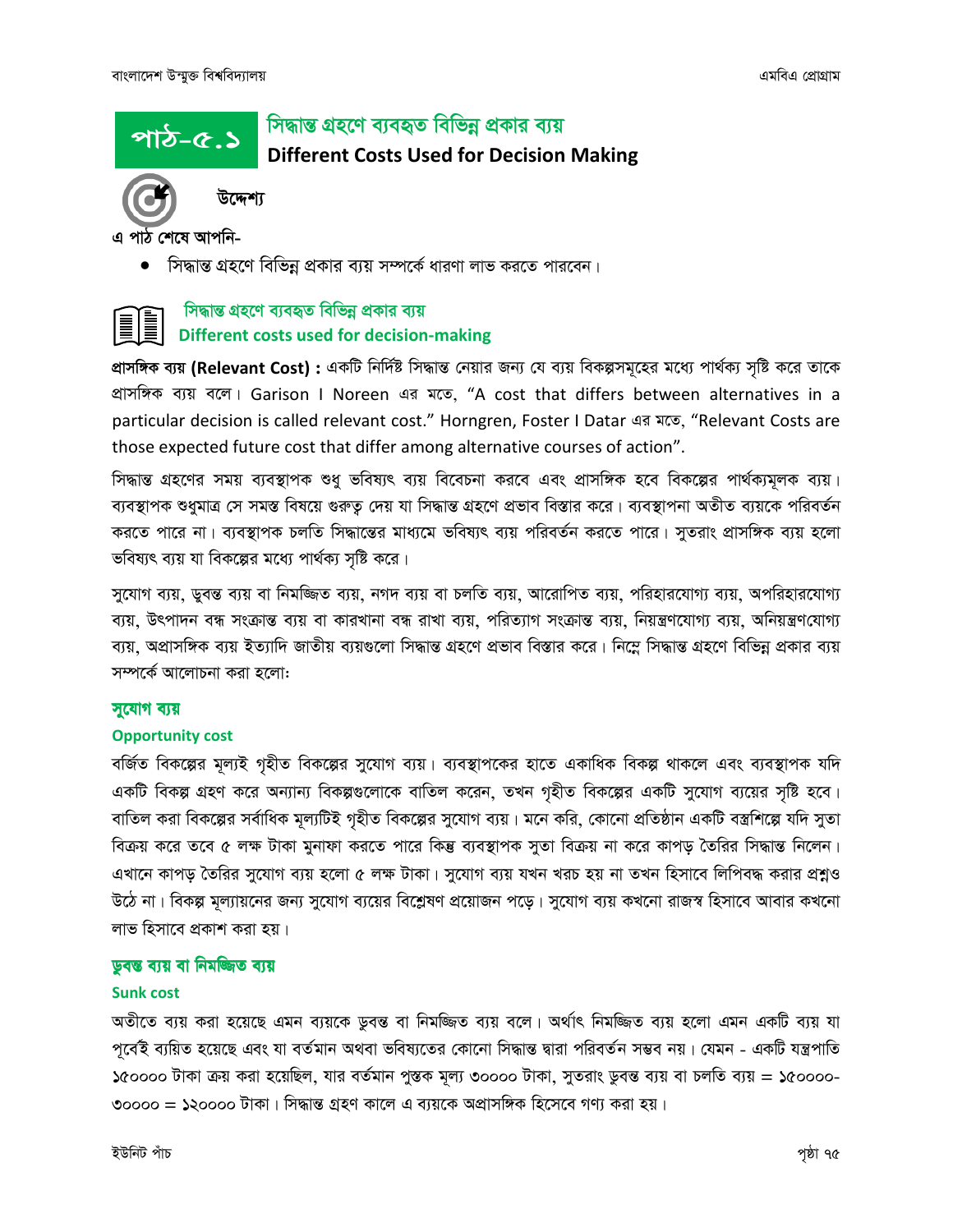#### নগদ ব্যয় বা চলতি ব্যয়

#### Out of pocket cost

একটি শিল্প প্রতিষ্ঠানে বিভিন্ন প্রকার ব্যয় সংঘঠিত হয়। ব্যবস্থাপনা সংক্রান্ত সিদ্ধান্ত গ্রহণ করতে হলে এ ব্যয়গুলো বিশ্লেষণের প্রয়োজন। নগদ ব্যয় বা নির্গত ব্যয় উক্ত ব্যয়গুলোর মধ্যে একটি। উৎপাদন বন্ধ না রেখে অব্যাহত রাখলে যে পরিমাণ নগদ অর্থ ব্যয়ের প্রয়োজন হবে বা কোনো প্রকল্প গ্রহণের ফলে যে অতিরিক্ত নগদ অর্থ ব্যয় হবে তাকে নির্গত ব্যয় বা চলতি ব্যয় বলে। সংক্ষেপে বলা যায় যদি কোনো সিদ্ধান্তের জন্য কোনো ব্যয় সংগঠিত হয় তাকে চলতি ব্যয় বলে। মজুরি, কাঁচামাল ও পরিবহন ব্যয় প্রভূতি নগদ ব্যয়ের উদাহরণ। নগদ ব্যয় স্থায়ী ও পরিবর্তনশীল উভয়ই হতে পারে। যথা - ব্যবস্থাপকের বেতন স্থায়ী নগদ ব্যয়। প্রত্যক্ষ মজুরি ও কাঁচামাল পরিবর্তনশীল নগদ ব্যয়। পরিশেষে বলা যায়, নগদ ব্যয় বলতে ঐ ব্যয়কে বুঝায় যার জন্য নগদ অর্থ প্রদান করতে হয়।

#### আরোপিত ব্যয়

#### **Imputed cost**

যে সকল ব্যয় কখনো নগদ বহিঃপ্ৰবাহ ঘটায় না বা আৰ্থিক বিবরণীতে দেখানো হয় না তবে সিদ্ধান্ত গ্রহণে বিবেচনা করতে হয় এগুলোকে আরোপিত ব্যয় বলে। যেমন - মালিকের মূলধনের সুদ ও নিজ দালানের ভাড়া ইত্যাদি।

#### পরিহারযোগ্য ব্যয়

#### **Avoidable cost**

প্রক্রিয়া অথবা সংগঠনের পরিবর্তনের মাধ্যমে যদি কোনো ব্যয় বর্জন করা যায় তাকে পরিহারযোগ্য ব্যয় বলা হয়। কোনো কাজ বাদ দিয়ে শ্রমিকের মজুরি হ্রাস করতে পারলে একটি পরিহারযোগ্য বলে গণ্য করা যাবে।

#### অপরিহারযোগ্য ব্যয়

#### **Unavoidable cost**

প্রক্রিয়া বা সংগঠনের পরিবর্তন সত্ত্বেও যদি কোনো ব্যয়ের পরিবর্তন না হয় তখন ব্যয়গুলোকে অপরিহারযোগ্য ব্যয় বলা হয়। যেমন: স্থায়ী কর্মচারীগণের বেতন সংক্রান্ত ব্যয়। কোনো বিষয়ে সঠিক সিদ্ধান্ত গ্রহণের ক্ষেত্রে অপরিহারযোগ্য ব্যয় অত্যন্ত গুরুত্বপূর্ণ বলে বিবেচনা হয়।

#### উৎপাদন বন্ধ সংক্ৰান্ত ব্যয় বা কারখানা বন্ধ রাখা ব্যয়

#### **Shutdown cost**

সাময়িকভাবে উৎপাদন কার্য বন্ধ করা সত্ত্বেও যে ব্যয় অব্যাহত থাকে তাকে কারখানা বন্ধ রাখা ব্যয় বলে। যেমন: উৎপাদন কার্যে ব্যবহৃত যন্ত্রপাতির রক্ষণাবেক্ষণ খরচ, কারখানার নিরাপত্তা কর্মীদের বেতন ইত্যাদি এ প্রকার ব্যয়ের উদাহরণ। এ প্রকার ব্যয়গুলো সাময়িকভাবে উৎপাদন বন্ধের সিদ্বান্ত গ্রহণের ক্ষেত্রে গুরুত্বপূর্ণ প্রাসঙ্গিক ব্যয় হিসেবে বিবেচিত।

#### পরিত্যাগ সংক্রান্ত ব্যয়

#### **Abandonment cost**

কোনো একটি সম্পত্তি অথবা প্রকল্প পরিত্যাগ করার সময় যে ব্যয়গুলো হয়ে থাকে তাকে পরিত্যাগ ব্যয় বলে। যেমন: কারখানায় ব্যবহৃত কোনো অকার্যকরী পুরাতন যন্ত্রকে পরিত্যাগ করে তার পরিবর্তে একটি নতুন যন্ত্র স্থাপন করার সময় প্রথমেই পুরাতন যন্ত্রটিকে কারখানা হতে সরাবার জন্য যে ব্যয় হবে তাকে উক্ত যন্ত্র পরিত্যাগ সম্পর্কিত ব্যয় বলা হবে। এ ব্যয় সঠিক সিদ্ধান্ত গ্রহণের ক্ষেত্রে গুরুত্বপূর্ণ প্রাসঙ্গিক ব্যয় হিসাবে বিবেচিত।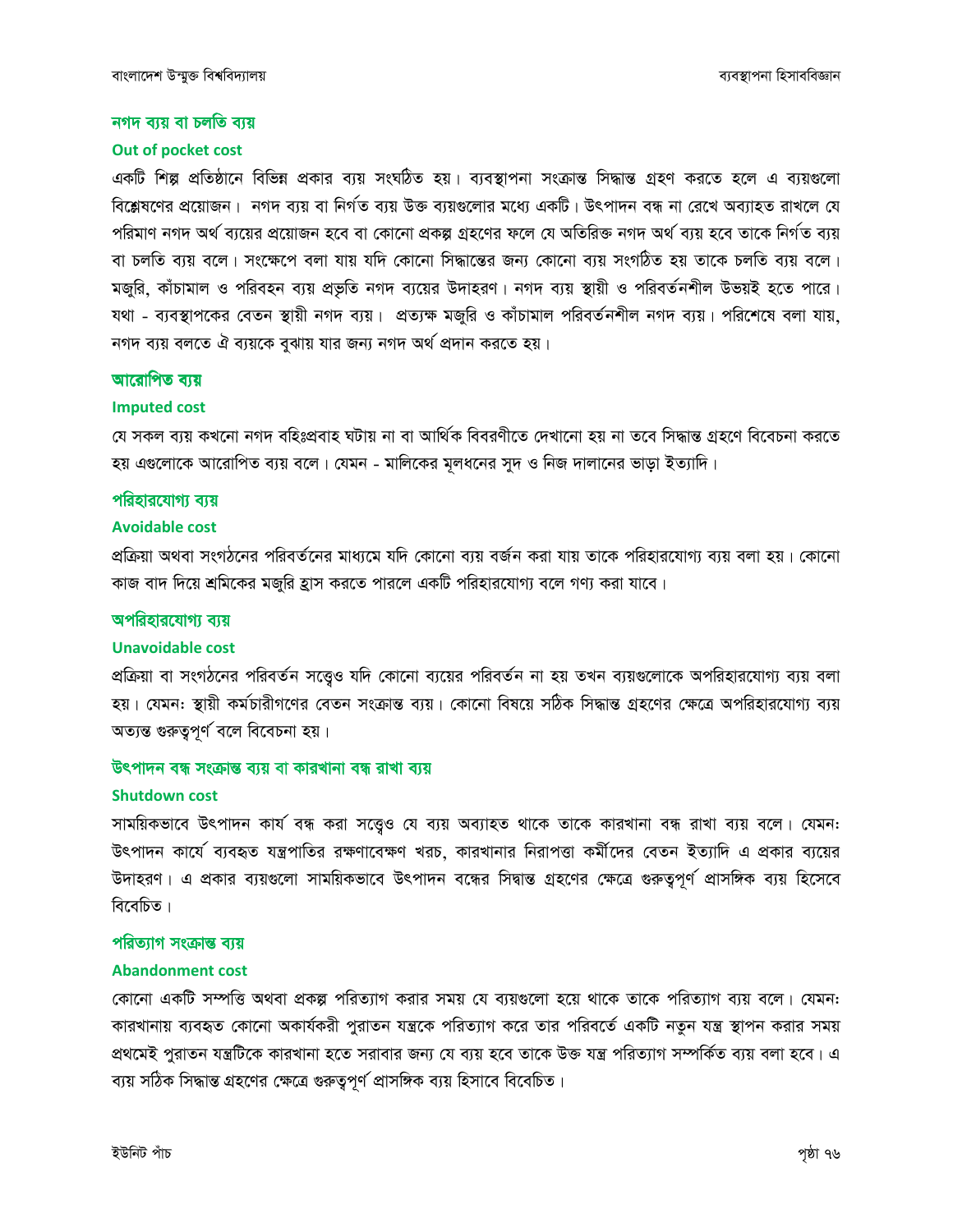#### নিয়ন্ত্রণযোগ্য ব্যয়

#### **Controllable cost**

কোনো ব্যয় যদি ব্যবস্থাপক কর্তৃক প্রভাবিত হয় তবে তাকে নিয়ন্ত্রিত ব্যয় বলা যাবে। যেমন: মজুরি, খুচরা যন্ত্রপাতি ইত্যাদি। নিয়ন্ত্রিত ব্যয় প্রত্যক্ষ, পরোক্ষ, পরিবর্তনশীল বা স্থায়ী সবই হতে পারে। যেমন - ফোরম্যান তার ব্যক্তিগত প্রচেষ্টার মাধ্যমে মালের অপচয় হ্রাস করে একক প্রতি কাঁচামাল ব্যবহারের পরিমাণ হ্রাস করতে পারে।

#### অনিয়ন্ত্রণযোগ্য ব্যয়

#### **Uncontrollable cost**

যে ব্যয়সমূহ ব্যবস্থাপক কর্তৃক প্রভাবিত হয় না তাকে অনিয়ন্ত্রিত ব্যয় বলে। উদাহরণ - চুক্তি অনুযায়ী ঘর ভাড়া প্রদান, এ ক্ষেত্রে ঘর ভাড়ার পরিমাণের উপর ভাড়া প্রদানকারীর কোনো নিয়ন্ত্রণ থাকে না।

#### অপ্রাসঙ্গিক ব্যয়

#### **Irrelevent cost**

বিভিন্ন প্রকার গুরুত্বপূর্ণ সিদ্ধান্ত গ্রহণের উদেশ্যে যথাযথভাবে বিচার বিবেচনা করার সময় যে ব্যয়গুলো ব্যবহার করার প্রয়োজন হয়না সেগুলোকে উক্ত সিদ্ধান্তের পরিপ্রেক্ষিতে অপ্রাসঙ্গিক ব্যয় বলা হয়। উক্ত সিদ্ধান্ত গ্রহণের সময় এ ধরনের ব্যয়গুলোকে সম্পূর্য়রূপে উপেক্ষা করা হয়।

#### সারসংক্ষেপ:  $\overline{C}$

সুযোগ ব্যয়, ডুবন্ত ব্যয় বা নিমজ্জিত ব্যয়, নগদ ব্যয় বা চলতি ব্যয়, আরোপিত ব্যয়, পরিহারযোগ্য ব্যয়, অপরিহারযোগ্য ব্যয়, উৎপাদন বন্ধ সংক্রান্ত ব্যয় বা কারখানা বন্ধ রাখা ব্যয়, পরিত্যাগ সংক্রান্ত ব্যয়, নিয়ন্ত্রণ যোগ্য ব্যয়, অনিয়ন্ত্রণ যোগ্য ব্যয়, অপ্রাসঙ্গিক ব্যয় ইত্যাদি ব্যয়গুলো সিদ্ধান্ত গ্রহণে প্রভাব বিস্তার করে।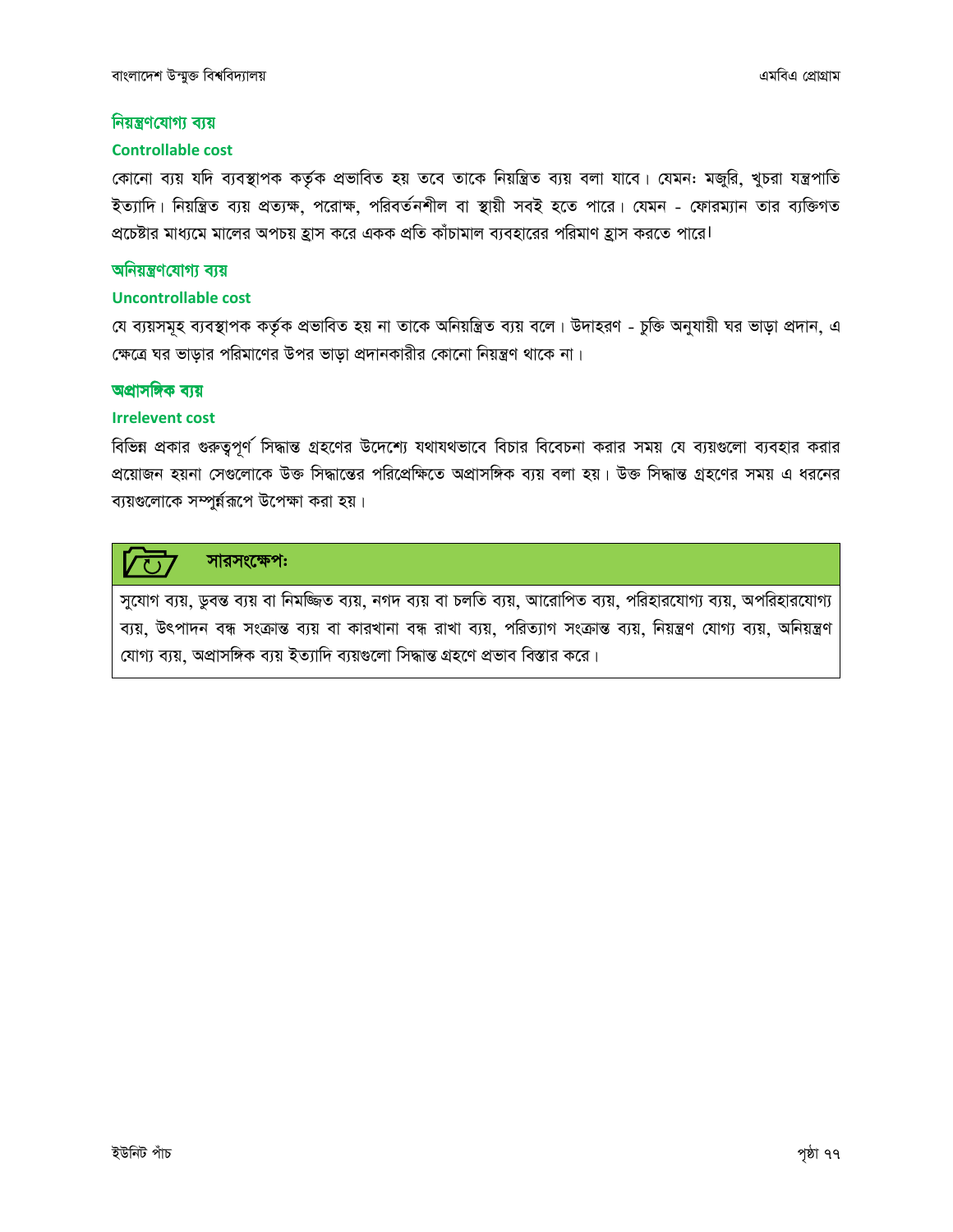

## সিদ্ধান্ত গ্ৰহণের প্রক্রিয়া

Methods for Decision Making

এ পাঠ শেষে আপনি-

উদ্দেশ্য

• সিদ্ধান্ত গ্রহণের প্রক্রিয়া ব্যাখ্যা করতে পারবেন।

### **সিদ্ধান্ত গ্ৰহণের** প্রক্রিয়া Methods for decision-making

প্রতিষ্ঠানে একজন ব্যবস্থাপককে নানা ধরণের বিকল্প হতে একটি বিকল্প গ্রহণ করতে হয়। একটি বিকল্প বাছাই করতে তিনি বিভিন্ন প্রক্রিয়া অবলম্বন করেন। প্রতিষ্ঠানের বিভিন্ন অনিয়মিত সিদ্ধান্ত গ্রহণের জন্য একজন ব্যবস্থাপক সাধারণত নিম্নোক্ত তিনটি পদ্ধতির সাহায্য নিতে পারেন :

### ১। মোট প্রকল্প ধারা

এ ধারায় প্রতিষ্ঠানের হাতে যতোগুলো বিকল্প রয়েছে, সব বিকল্পগুলোর পৃথকভাবে নীট আয় বা অবদান নির্ধারণ করা হয়। যে বিকল্পের নীট আয় বা অবদান বেশি হবে, ঐ বিকল্প গ্রহণের পক্ষে সিদ্ধান্ত দিতে হয়।

### ২। বৰ্ধিত বা প্ৰাসঙ্গিক ব্যয় ধাৱা

এ ধারায় বিভিন্ন কার্যমাত্রার বর্ধিত আয় (Incremental Revenue) এবং পার্থক্যমূলক ব্যয় (Differential cost) নির্ধারণ করতে হয়। বিভিন্ন কার্যমাত্রার বিক্রয়ের পারস্পরিক পার্থক্যকে বর্ধিত আয় বলে এবং পারস্পরিক ব্যয়ের পার্থক্যকে পার্থক্যমূলক ব্যয় বলে। যতক্ষণ পর্যন্ত বর্ধিত আয় বিভিন্ন কার্যমাত্রার পার্থক্যমূলক ব্যয় অপেক্ষা বেশি অথবা সমান হবে ততক্ষণ পর্যন্ত উৎপাদন বৃদ্ধি করা যুক্তিসঙ্গত হবে । যখন বর্ধিত আয় অপেক্ষা পার্থক্যমূলক ব্যয় বেশি হবে তখন উৎপাদন বৃদ্ধি করা লাভজনক হবে না। কিন্ত যে স্তরে বর্ধিত আয় এবং পার্থক্যমূলক ব্যয় সমান হবে সে স্তরে উৎপাদন কার্য চালানো যেতে পারে। দুটি স্তর থাকলে বর্ধিত আয় হতে পার্থক্যমূলক ব্যয় বিয়োগ করা হয়। এতে নীট আয় হলে সিদ্ধান্ত গ্ৰহণ করা হয় এবং নীট লোকসান হলে সিদ্ধান্ত প্ৰত্যাখ্যান করা হয়।

### ৩। সুযোগ ব্যয় ধারা

এ ধারায় একটি প্রকল্পের বিক্রয়মূল্য হতে বিক্রীত দ্রব্যের ব্যয় এবং বিকল্প প্রক্রিয়ার অবদান বা ত্যাগকৃত আয় বিয়োগ করা হয়। এতে নীট আয় হলে সংশ্লিষ্ট প্রকল্প গ্রহণ করা হয় এবং নীট লোকসান হলে বিকল্প প্রক্রিয়া গ্রহণ করা হয় না ।

### সারসংক্ষেপ:

প্রতিষ্ঠানের বিভিন্ন অনিয়মিত সিদ্ধান্ত গ্রহণের জন্য একজন ব্যবস্থাপক সাধারণত মোট প্রকল্প ধারা, বর্ধিত বা প্রাসঙ্গিক ব্যয় ধারা এবং সুযোগ ব্যয় ধারা- এ তিনটি পদ্ধতির সাহায্য নিয়ে থাকেন।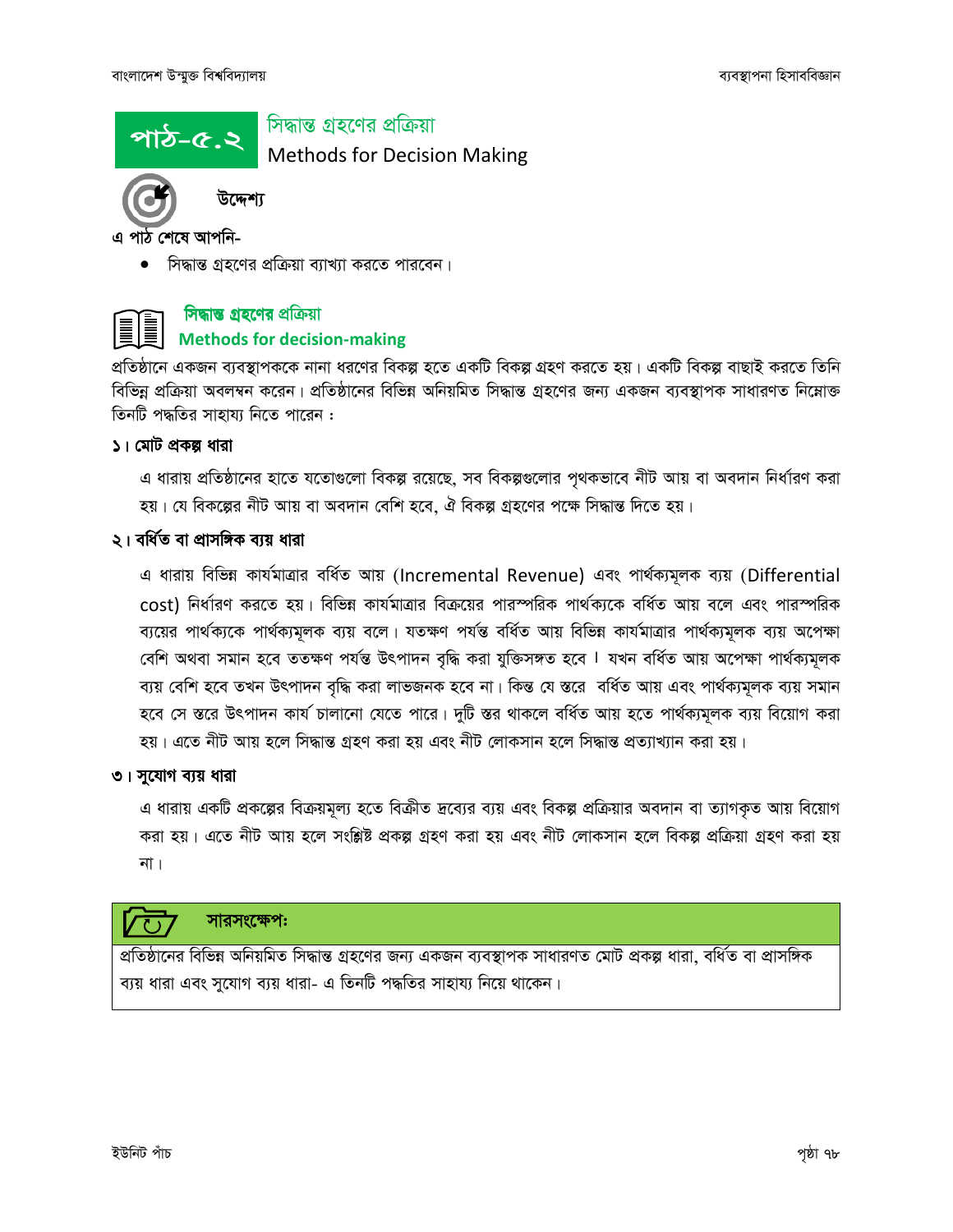#### তৈরি বা ক্রয় সিদ্ধান্ত পাঠ-৫.৩

**Make or Buy Decision** 

এ পাঠ শেষে আপনি-

• তৈরি বা ক্রয় সিদ্ধান্ত সম্পর্কে বলতে পারবেন।

## তৈরি বা ক্রয় সিদ্ধান্ত

উদ্দেশ্য

### **Make or buy decision**

প্রতিষ্ঠান বা কোম্পানি অনেক সময় তার উৎপাদিত পণ্যের সকল অংশই নিজের কারখানায় উৎপাদন না করে বাইরের সরবরাহকারীর কাছ থেকে ক্রয় করে। কোনো দ্রব্য বা দ্রব্যাংশ নিজেদের কারখানায় প্রস্তুত করা হবে নাকি তা বাইরের কোনো সরবরাহকারীর নিকট হতে ক্রয় করা হবে, এরূপ সিদ্ধান্তকে তৈরি বা ক্রয় সিদ্ধান্ত বলে। দ্রব্যের উৎপাদন ব্যয় যদি ক্রয় মূল্য অপেক্ষা বেশি হয় তবে তা বাইর হতে ক্রয় করাই যুক্তিসঙ্গত। কিন্তু স্থায়ী খরচ প্রতিষ্ঠানকে বহন করতে হলে তা অনেক সময় বিপরীত প্রতিক্রিয়ায় সৃষ্টি করে। পণ্য তৈরি করা বা ক্রয় করার সিদ্ধান্ত গ্রহণ কালে নিম্নোক্ত গুণগত উপাদানগুলো বিবেচনা করতে হয়:

- ১। পণ্যের মান : পণ্য তৈরি কিংবা ক্রয় সংক্রান্ত সিদ্ধান্তের পূর্বে পণ্যের মান সম্পর্কে পরিষ্কার ধারণা থাকতে হবে। পণ্য তৈরি করলে, নাকি ক্রয় করলে সনির্দিষ্ট মান বা গুণাগুণ সম্পন্ন পণ্য পাওয়া যাবে তার ওপর ভিত্তি করে তৈরী অথবা ক্ৰয় সংক্ৰান্ত সিদ্ধান্ত নিতে হবে।
- **২। পণ্য প্রাপ্তির নিশ্চয়তা** : পণ্য তৈরি না করে ক্রয় সংক্রান্ত সিদ্ধান্ত নিতে গেলে সেক্ষেত্রে সরবরাহকারী সময়মত পণ্য সরবরাহ করতে পারবে কিনা কিংবা কোনো অনিশ্চিত ঘটনার কারণে পণ্য প্রাপ্তিতে বিলম্ব ঘটবে কিনা অথবা পণ্য তৈরি করতে গেলে সময় মতো কাঁচামাল ও অন্যান্য উপাদান পাওয়া যাবে কিনা ইত্যাদি বিষয় যথাযথ ভাবে বিবেচনায় এনে পণ্য তৈরি অথবা ক্রয় সংক্রান্ত সিদ্ধান্ত নিতে হবে।
- **৩। শ্রমিক অসম্ভোষ** : নিজেস্ব কারখানায় পণ্য তৈরি না করে সরবরাহকারীদের নিকট থেকে পণ্য ক্রয় করা হলে কারখানার শ্রমিকদের অপসারণ সম্ভব হবে কিনা কিংবা শ্রমিকদের মধ্যে অসন্তোষ সষ্টি হবে কিনা ইত্যাদি বিষয় বিবেচনায় এনে পণ্য তৈরি অথবা ক্রয় সংক্রান্ত সিদ্ধান্ত নিতে হবে।
- **৪। উৎপাদন ক্ষমতার বিকল্প ব্যবহার** : পণ্য তৈরি না করে ক্রয় করা হলে নিজেস্ব কারখানার অলস উৎপাদন ক্ষমতার বিকল্প ব্যবহার সম্ভব হবে কিনা সে বিষয়টি বিবেচনায় এনে তৈরি অথবা ক্রয় সংক্রান্ত সিদ্ধান্ত নিতে হবে। কেননা এটিও পণ্য তৈরি অথবা ক্রয় সংক্রান্ত সিদ্ধান্ত গ্রহণকালে ইতিবাচক প্রভাব ফেলে।
- ৫। সামাজিক দায়দায়িত্ব : পণ্য তৈরি না করে ক্রয় করা হলে অনেক শ্রমিক বেকার হয়ে যাওয়ার সম্ভাবনা থাকে, এতে সমাজে বিরূপ প্রতিক্রিয়া দেখা দেয়। তাই ক্রয় বা উৎপাদন সিদ্ধান্ত নেয়ার ক্ষেত্রে সামাজিক দায়দায়িতৃগুলো বিবেচনায় আনতে হবে।

উপরোক্ত আলোচনার পরিপ্রেক্ষিতে বলা যায়, পণ্য তৈরি অথবা ক্রয় সংক্রান্ত সিদ্ধান্ত গ্রহণকালে উপরোক্ত বিষয়সমূহ যথাযথভাবে বিচার বিশ্লেষণ করে পণ্য তৈরি অথবা ক্রয় সংক্রান্ত সিদ্ধান্ত নিতে হয়।

**Example-1:** The Chowdhury Company manufactures part No. 200 to use in its production cycle. The cost per unit for 20,000 units of part No. 200 is as follows:

| Direct materials       | Tk. 6  |
|------------------------|--------|
| Direct labour          | Tk. 30 |
| Variable overhead      | Tk. 12 |
| Fixed overhead applied | Tk. 16 |
|                        | Tk. 64 |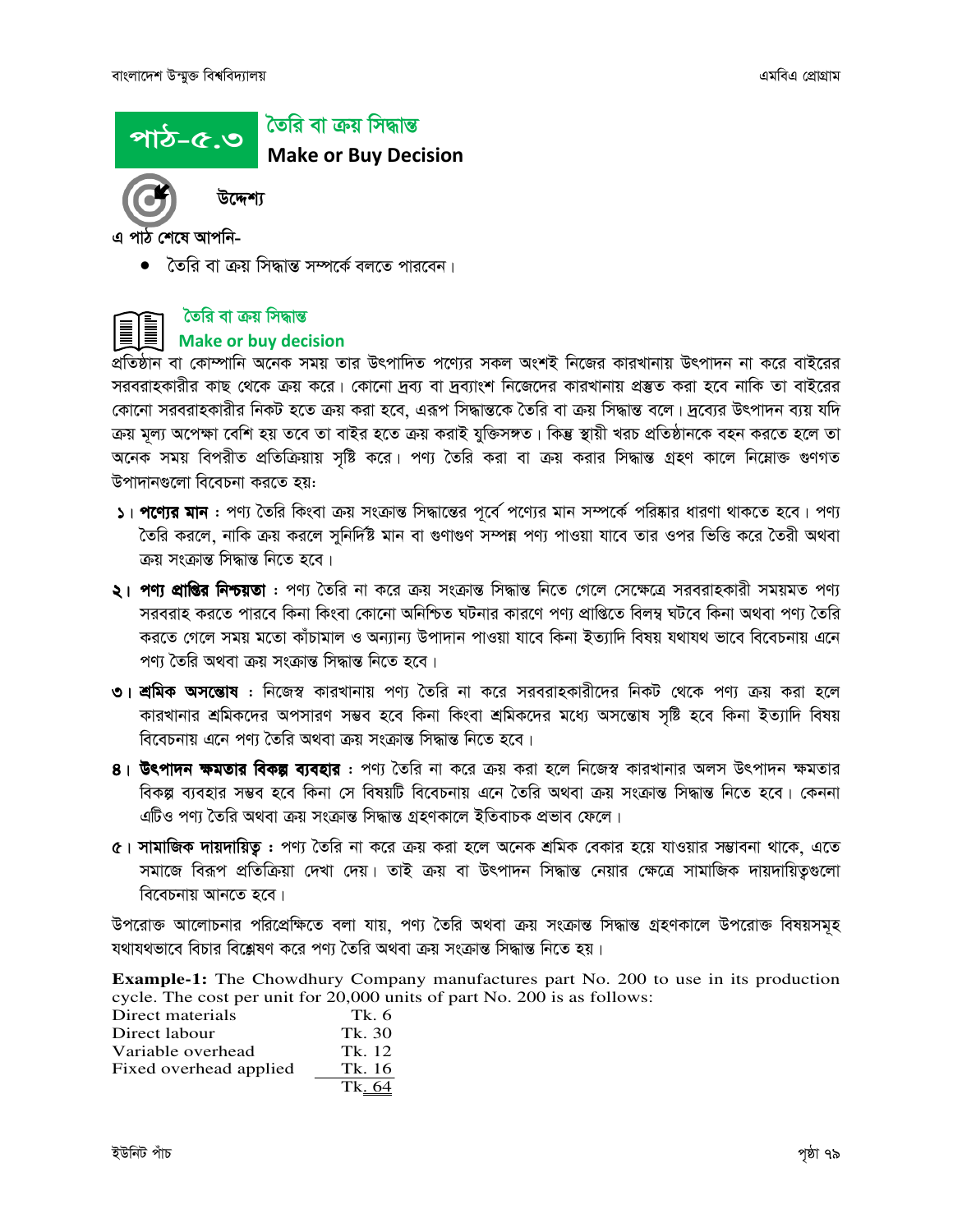The Khan Company has offered to sell 20,000 units of Part No. 200 to Chowdhury for Tk. 60 per unit. If Chowdhury accepts Khan's offer, Tk. 9 per unit of fixed overhead applied would be totally eliminated.

Further more, Chowdhury has determined that the released facilities could be used to save a relevant cost of Tk. 80,000 in the manufacture of Part No. 250. Should Chowdhury accept Khan's offer and why?

#### **Solution:**

|                                                             |     | Cost of making<br>(Tk.) | Cost of buying<br>(Tk.) |
|-------------------------------------------------------------|-----|-------------------------|-------------------------|
| Cost if purchased from Khan Company $(20,000 \times Tk.60)$ | $=$ |                         | 12,00,000               |
| Relevant costs if manufactured by Chowdhury:                |     |                         |                         |
| Direct materials $(20,000\times6)$                          |     | $= 1,20,000$            |                         |
| Direct labour $(20,000 \times 30)$                          | $=$ | 6,00,000                |                         |
| Variable overhead $(20,000\times12)$                        |     | $= 2,40,000$            |                         |
| Avoidable fixed overhead (20,000×Tk.9)                      | $=$ | 1,80,000                |                         |
| Opportunity cost ("Savings in relevant cost from the        |     |                         |                         |
| manufacture of Part No. 250" – Fore gone)                   | $=$ | 80,000                  |                         |
|                                                             |     |                         |                         |
| <b>Total</b>                                                |     | 12,20,000               | 12,00,000               |

**Comment:** Yes, Chowdhury should accept Khan's offer. Because it would be Tk. 20,000 i.e.  $(12,20,000 - 12,00,000 =$ Tk. 20,000) cheaper to purchase the parts from outside.

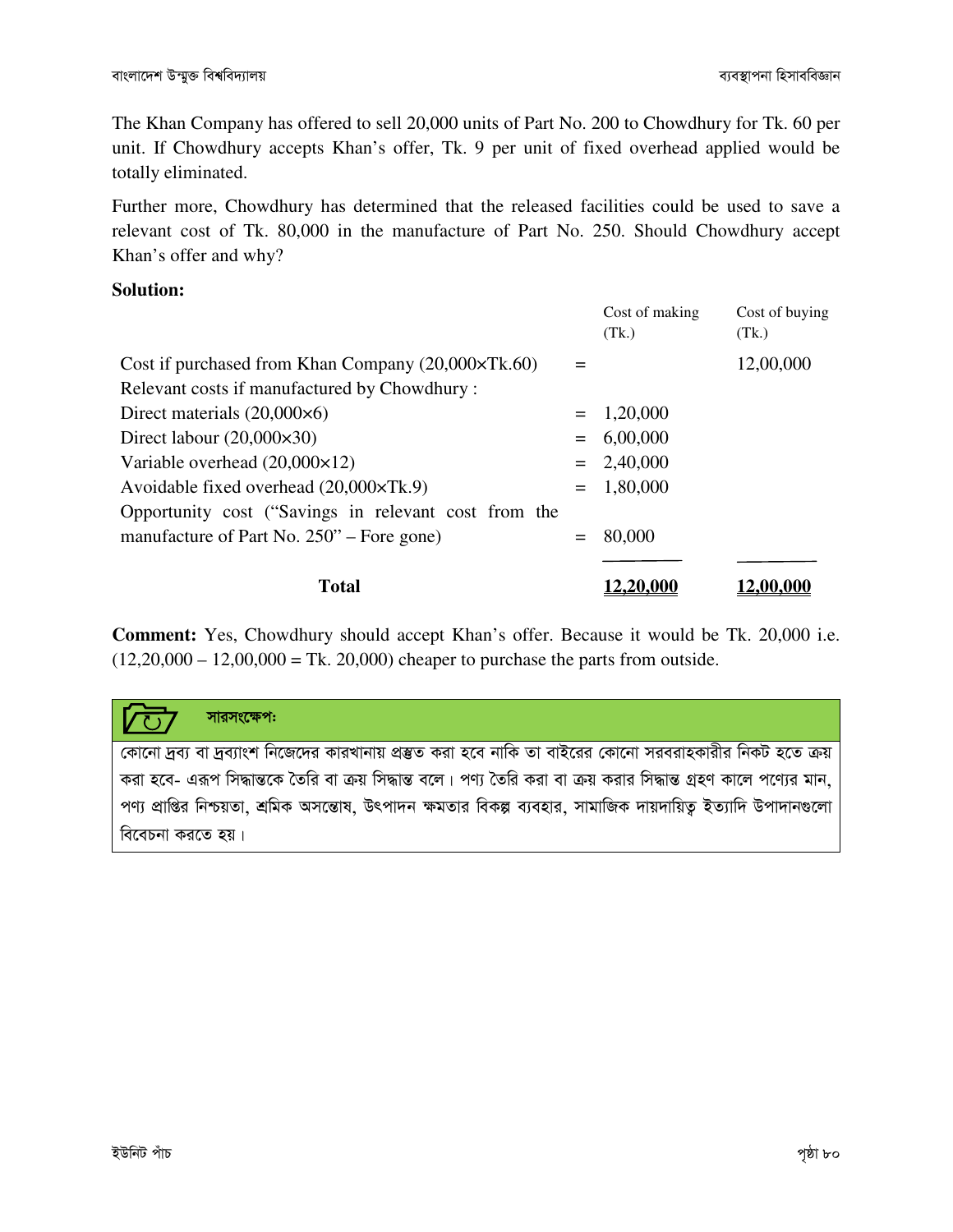<u>পাঠ-৫.৪</u>

### বিশেষ মূল্যে ফরমায়েশ গ্রহণ বা প্রত্যাখ্যান

### **Accepting or Rejecting Orders on Special Price**



উদ্দেশ্য

এ পাঠ শেষে আপনি-

• বিশেষ মূল্যে ফরমায়েশ গ্রহণ সম্পর্কে নির্দেশনা পাবেন।

### বিশেষ মূল্যে ফরমায়েশ গ্রহণ বা প্রত্যাখ্যান Accepting or rejecting orders on special price

প্রতিষ্ঠান বা কোম্পানি স্বাভাবিকভাবে উৎপাদন প্রক্রিয়া সম্পন্ন করে নিয়মিত বাজারে এ পণ্য বিক্রয় করে। তবে যন্ত্রের উৎপাদন ক্ষমতার তুলনায় যদি কম উৎপাদন করে, তখন যন্ত্রের কিছু অলস ক্ষমতা থাকে। উক্ত পরিস্থিতিতে যদি কোম্পানি বাইরের পক্ষের কাছ থেকে যন্ত্রের স্বাভাবিক মূল্যের থেকে কম মূল্যে প্রস্তাব পায়, তখন সিদ্ধান্ত গ্রহণের জন্য কোম্পানিকে প্রাসঙ্গিক খরচগুলো নিয়ে বিশ্লেষণ করতে হয়। এ অবস্থায় মূল্যে স্থির ব্যয়গুলোকে বিবেচনায় আনা হয়না, কেবলমাত্র পরিবর্তনশীল ব্যয়গুলোকে বিবেচনায় আনা হয়। ক্রেতার মূল্যের সাথে উক্ত পণ্যের উৎপাদন সংক্রান্ত প্রাসঙ্গিক খরচগুলো বিশ্লেষণ করে কোম্পানিকে সিদ্ধান্ত নিতে হয় বিশেষ মূল্যে ফরমায়েশ গ্রহণ করা হবে, নাকি প্রত্যাখ্যান করা হবে। নিয়মিত উৎপাদন ও বিক্রয় অপেক্ষা অতিরিক্ত উৎপাদনের মাধ্যমে অতিরিক্ত সরবরাহের আদেশ গ্রহণ করা লাভজনক হবে কিনা, এ ক্ষেত্রে সঠিক সিদ্ধান্ত গ্রহণ করতে পার্থক্যমূলক ব্যয় বিশ্লেষণ ব্যবস্থাপনাকে সাহায্য করে থাকে। অতিরিক্ত উৎপাদনের জন্য সাধারণত কোনো স্থায়ী খরচ হয়না বলে উক্ত অতিরিক্ত উৎপাদন ব্যয় কম হয়। ফলে অতিরিক্ত উৎপাদন ও সরবরাহ সাধারণত লাভজনকই হয়ে থাকে। তবে অনেক সময় ক্ষতিও হতে পারে, কেননা অতিরিক্ত সরবরাহের আদেশ গ্রহণ করলে মাঝে মাঝে স্থায়ী খরচও বৃদ্ধি পায়।

উদাহরণ: একটি কোম্পানি ৩০% বেশি ক্ষমতা থাকা সত্ত্বেও মাসে গড়ে ১০,০০০ একক পণ্য A উৎপাদন করে। পণ্য A এর প্রতি একক ব্যয়গুলি নিম্নরূপ:

| প্ৰত্যক্ষ কাঁচামাল            | টাকা ৮.০০         |
|-------------------------------|-------------------|
| প্ৰত্যক্ষ শ্ৰম                | $\mathfrak{0.90}$ |
| পরিবর্তনশীল কারখানা উপরিব্যয় | २.००              |
| পরিবর্তনশীল বিক্রয় ব্যয়     | ০.৫০              |
| স্থির কারখানা উপরিব্যয়       | ৩.০০              |
| স্থির অফিস ব্যয়              | २.००              |
|                               | টাকা ২০.৫০        |

কোম্পানি নতুন গ্রাহকের কাছ থেকে প্রতি একক ১৭.০০ টাকা দরে ২,০০০ একক পণ্যের বিশেষ অর্ডার পেয়েছিল। গ্রাহকরা পণ্যের দামের পাশাপাশি পরিবর্তনশীল বিক্রয় ব্যয়ও দিতে সম্মত হয়েছিলেন, সেই বিশেষ অর্ডারটি কি কোম্পানির গ্রহণ করা উচিত?

সমাধান: বিশেষ আদেশের জন্য প্রতি একক বর্ধিত পরিবর্তনশীল ব্যয় নিমুরূপ :

| প্ৰত্যক্ষ কাঁচামাল            | টাকা ৮.০০         |  |
|-------------------------------|-------------------|--|
| প্ৰত্যক্ষ শ্ৰম                | $\alpha$ .00      |  |
| পরিবর্তনশীল কারখানা উপরিব্যয় | २.००              |  |
|                               | <u>টাকা ১৫.০০</u> |  |

যেহেতু একক প্রতি বর্ধমান ব্যয় বিশেষ আদেশে দেওয়া দামের চেয়ে কম, তাই কোম্পানির এটি গ্রহণ করা উচিত।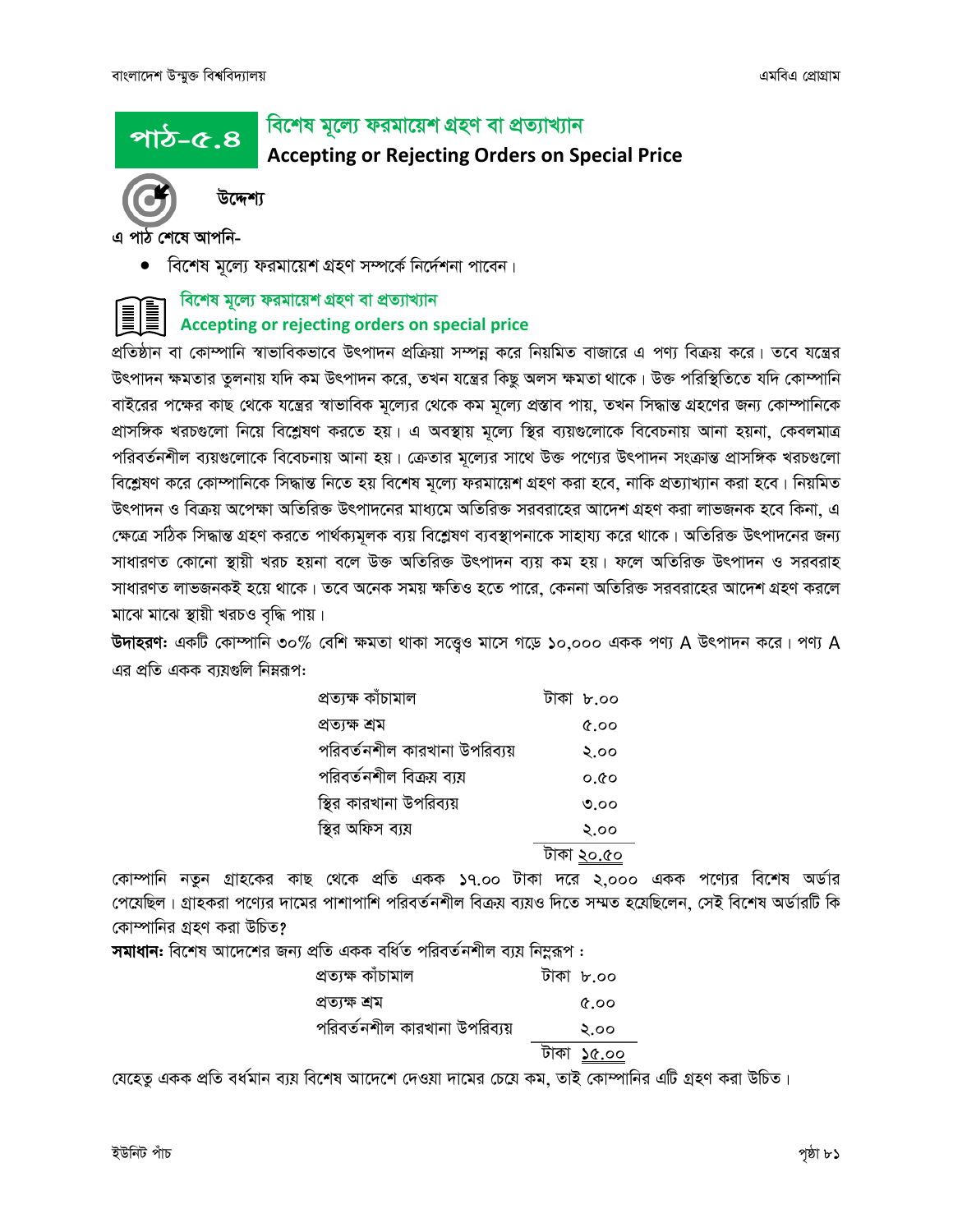**Example:** Mousumi Cosmetics Co. manufactures and sells direct to customers 10,000 Jars of snow per month at Tk. 10.00 per Jar. An analysis of cost of 10,000 jars shows:

|                        | Tk.    |
|------------------------|--------|
| Direct material        | 4,000  |
| Direct labour          | 9,900  |
| Power                  | 560    |
| Miscellaneous expenses | 1,720  |
| Jars                   | 2,400  |
| Fixed expenses         | 30,000 |
|                        | 48.580 |
|                        |        |

The Company has received an offer for exporting under a different brand name of 1,20,000 additional Jars of snow at 10,000 Jars per month at Tk. 8 per Jar. Additional fixed cost Tk. 8,000 will be required for producing additional units. Is the offer accepatable?

#### **Solution:**

| <b>Statement of differential cost and profit</b> |                   |                   |               |  |
|--------------------------------------------------|-------------------|-------------------|---------------|--|
| <b>Particulars</b>                               | With export       | <b>Difference</b> |               |  |
|                                                  | offer 10,000 Jars | offer 20,000 Jars |               |  |
| A. Sales                                         | 1,00,000          | 1,80,000          | 80,000        |  |
| Direct materials                                 | 4,000             | 8,000             | 4,000         |  |
| Direct labour                                    | 9,900             | 19,800            | 9,900         |  |
| Power                                            | 560               | 1,120             | 560           |  |
| Miscellaneous expense                            | 1,720             | 3,440             | 1,720         |  |
| Jars                                             | 2,400             | 48,000            | 2,400         |  |
| Fixed expense                                    | 30,000            | 38,000            | 8,000         |  |
| <b>B.</b> Total Cost                             | 48,580            | 75,160            | 26,580        |  |
| Net profit $(A-B)$                               | 51,420            | ,04,840           | <u>53,420</u> |  |

**Comment:** Differential profit in favour of accepting the offer is Tk. 53,420. So, the offer should be accepted.



নিয়মিত উৎপাদন ও বিক্রয় অপেক্ষা অতিরিক্ত উৎপাদনের মাধ্যমে অতিরিক্ত সরবরাহের আদেশ গ্রহণ করা লাভজনক হবে কিনা, এ ক্ষেত্রে সঠিক সিদ্ধান্ত গ্রহণ করতে পার্থক্যমূলক ব্যয় বিশ্লেষণ ব্যবস্থাপনাকে সাহায্য করে থাকে। অতিরিক্ত উৎপাদনের জন্য সাধারণত কোনো স্থায়ী খরচ হয়না বলে উক্ত অতিরিক্ত উৎপাদন ব্যয় কম হয়। ফলে অতিরিক্ত উৎপাদন ও সরবরাহ সাধারণত লাভজনকই হয়ে থাকে।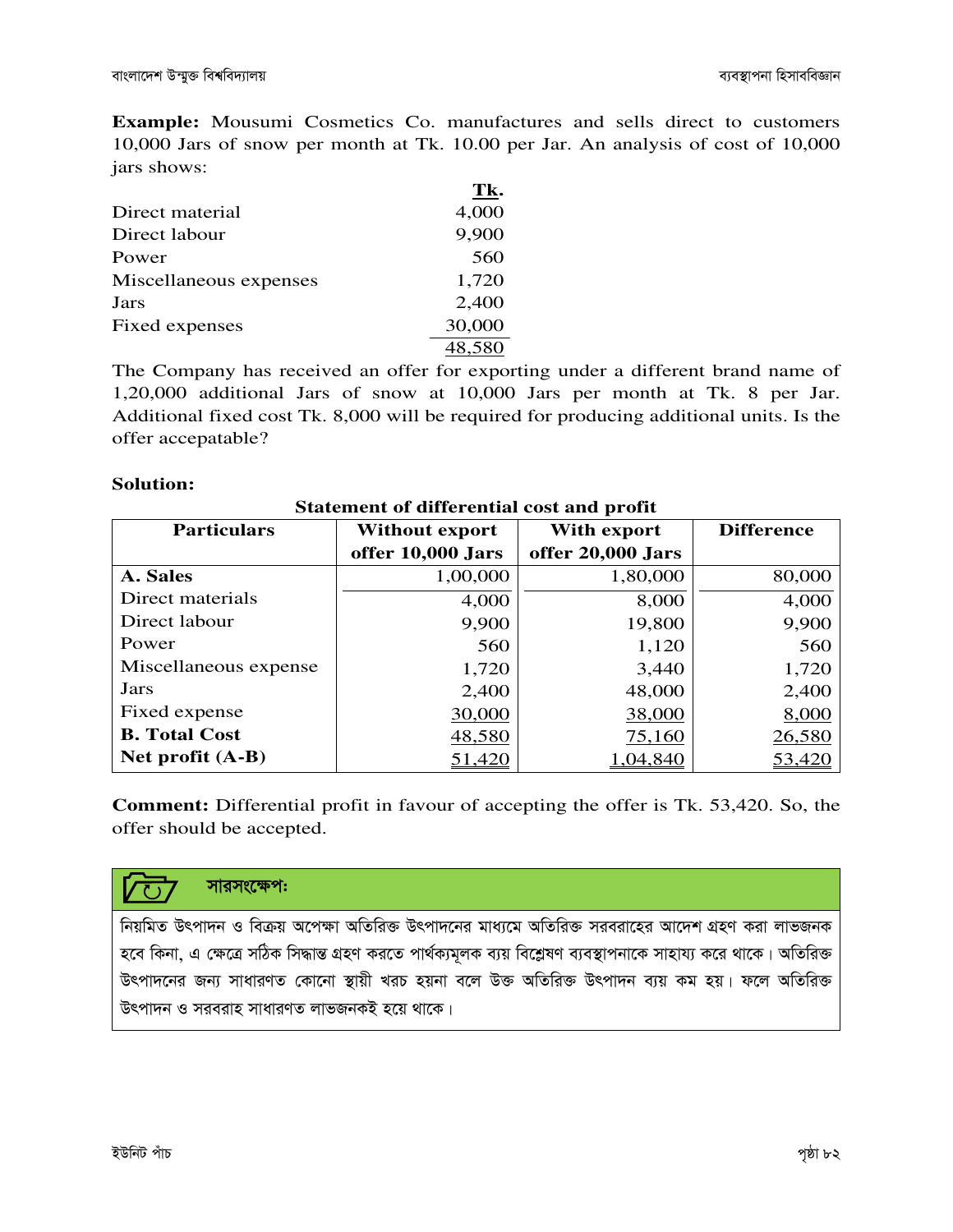#### সিদ্ধান্ত গ্ৰহণের উপাদানসমূহ পাঠ-৫.৫

**Factors in Decision Making** 

এ পাঠ শেষে আপনি-

উদ্দেশ্য

- সিদ্ধান্ত গ্রহণে পরিমাণগত ও গুণগত উপাদান সম্পর্কে বলতে পারবেন ;
- প্রাসঙ্গিক ব্যয় এবং অপ্রাসঙ্গিক ব্যয়ের মধ্যে পার্থক্য তুলে ধরতে পারবেন ।

# সিদ্ধান্ত গ্রহণে পরিমাণগত ও গুণগত উপাদানের মধ্যে পার্থক্য Difference between quantitive and qualitative factors for decision-making

সিদ্ধান্ত গ্রহণের জন্য দুই ধরনের উপাদান বিবেচনা করা হয়। যথা: ১। গুণগত উপাদান (Qualitative factors) ২। পরিমাণগত উপাদান (Quantitative factors)। যে সব উৎপাদনকে অঙ্কে পরিমাপ বা প্রকাশ করা যায় না সেসব উপাদানকে গুণগত উপাদান বলে। যেমন: পণ্য তৈরি করা বা ক্রয় করার সিদ্ধান্ত গ্রহণ কালে আমরা কতোগুলো গুণগত উপাদান যথা: পণ্যের মান, পণ্য প্রাপ্তির নিশ্চয়তা, শ্রমিক অসন্তোষ, উৎপাদন ক্ষমতার বিকল্প ব্যবহার, সামাজিক দায় দায়িত্ব ইত্যাদি উপাদানগুলো বিবেচনা করে থাকি। অপরদিকে, যেসব উপাদান সংখ্যায় প্রকাশ করা যায় সেসব উপাদানকে পরিমাণগত উপাদান বলে। যেমন: কাঁচামালের দাম, শ্রমের মজুরি, পরিবহন ব্যয় ইত্যাদি।

| পার্থক্যের ক্ষেত্র<br>গুণগত উপাদান |                                                                                                                                     | পরিমাণগত উপাদান                                                                                        |
|------------------------------------|-------------------------------------------------------------------------------------------------------------------------------------|--------------------------------------------------------------------------------------------------------|
| ১। পরিমাপ                          | সংখ্যার ভিত্তিতে এটা পরিমাপ করা হয় না।                                                                                             | সংখ্যার ভিত্তিতে এটা পরিমাপ করা হয়।                                                                   |
| ২। উপাদান বা<br>উদাহরণ             | সরবরাহকারীর ওপর নির্ভরযোগ্যতা, পণ্যের<br>গুণাগুণ, ব্যবসায়ের সিদ্ধান্ত গ্রহণের গুণগত<br>উপাদান।                                     | ক্রয় বা উৎপাদন সিদ্ধান্তে উৎপাদন ব্যয় ও<br>বিক্রয়মূল্য হলো পরিমাণগত উপাদান।                         |
| ৩। বিবেচনা                         | সিদ্ধান্ত চূড়ান্তভাবে গ্রহণের পূর্বে কতিপয়<br>পারিপার্শ্বিক বিষয় বিবেচনায় আনতে হয়, যা<br>গুণগত উপাদানের ক্ষেত্রে সম্ভব হয় না। | পরিমাণগত উপাদান বিবেচনায় যদি উৎপাদন<br>মূল্য ক্রয় মূল্য থেকে বেশি হয়, তবে উৎপাদন<br>করা ঠিক হবে না। |
| ৪। গুরুত্ব নির্বাচন                | গুণগত উপাদানগুলোর গুরুত্ব সহজেই নির্বাচন<br>করা যেতে পারে।                                                                          | পরিমাণগত উপাদানগুলোর<br>গুরুত্ব<br>সহজে<br>নিৰ্বাচন করা যায় না।                                       |

সিদ্ধান্ত গ্রহণে পরিমাণগত ও গুণগত উপাদানের মধ্যে পার্থক্য নিম্নে তুলে ধরা হলো:

### প্রাসঙ্গিক ব্যয় এবং অপ্রাসঙ্গিক ব্যয়ের মধ্যে পার্থক্য Differences between relavent and irrerevent cost

একটি নির্দিষ্ট সিদ্ধান্ত গ্রহণের জন্য যে ব্যয় বিকল্পসমূহের মধ্যে পার্থক্য সৃষ্টি করে তাকে প্রাসঙ্গিক ব্যয় বলে। অপরদিকে ব্যবস্থাপনার সিদ্ধান্ত দ্বারা যে সব ব্যয় পরিবর্তন হবে না বা সিদ্ধান্ত গ্রহণে যে সব ব্যয় প্রভাব বিস্তার করে না তাকে অপ্রাসঙ্গিক বায় বলে।

প্রাসঙ্গিক ব্যয় এবং অপ্রাসঙ্গিক ব্যয়ের মধ্যে পার্থক্য নিম্নরূপ: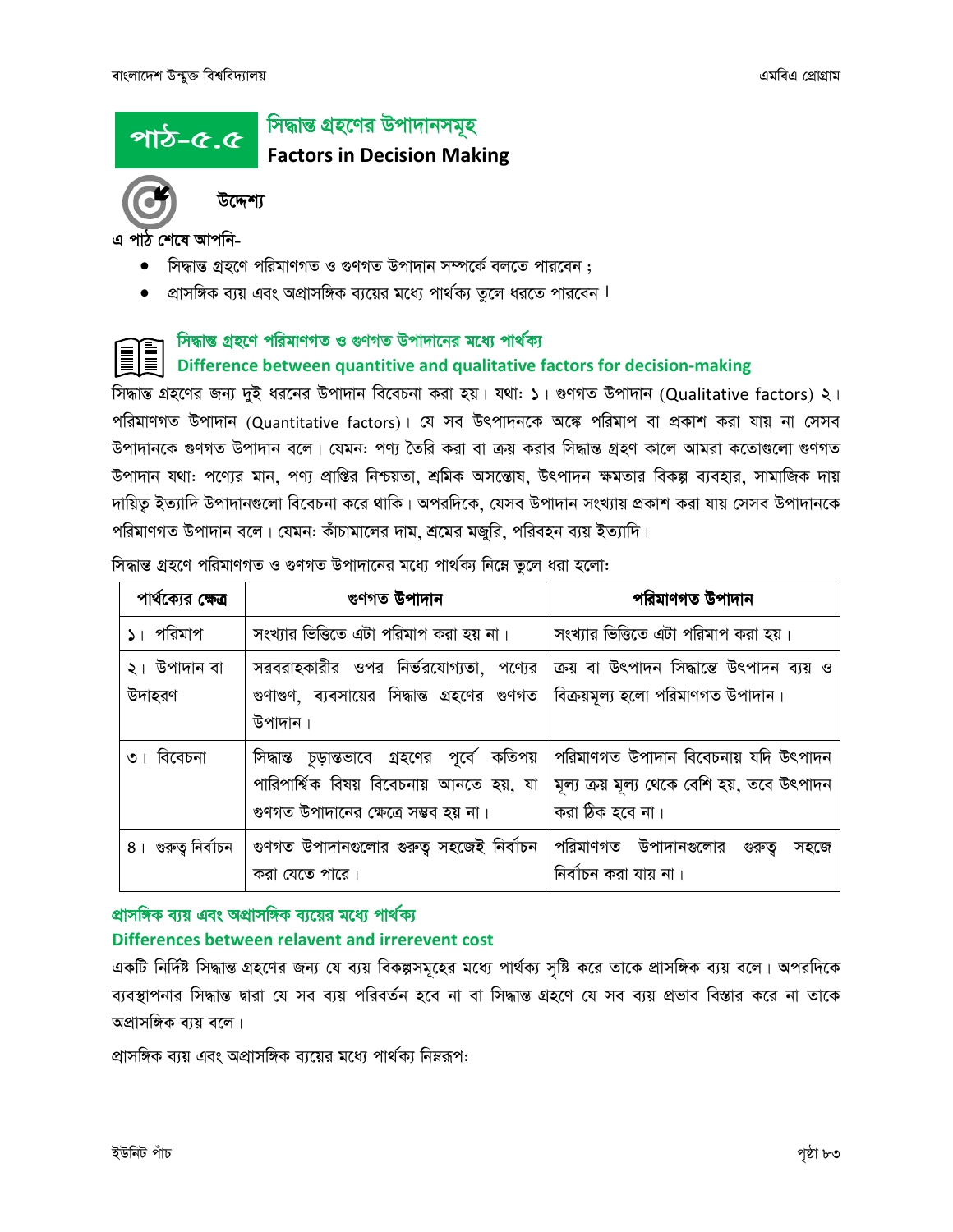| পার্থক্যের ক্ষেত্র | প্ৰাসঙ্গিক ব্যয়                                                                             | অপ্ৰাসঙ্গিক ব্যয়                            |
|--------------------|----------------------------------------------------------------------------------------------|----------------------------------------------|
| ১। প্রকৃতি         | প্রাসঙ্গিক ব্যয় সবসময় ভবিষ্যৎ ব্যয় হবে।                                                   | অপ্ৰাসঙ্গিক ব্যয় অতীত বা ভবিষ্যৎ সংক্ৰান্ত  |
|                    |                                                                                              | যে কোনো ব্যয় হতে পারে।                      |
| পরিমাণ             | প্রাসঙ্গিক ব্যয় বিবেচনাধীন বিভিন্ন বিকল্পের   অপ্রাসঙ্গিক বিকল্পের ব্যয় বিবেচনাধীন বিভিন্ন |                                              |
|                    | ক্ষেত্রে একই পরিমাণ না হয়ে বিভিন্ন পরিমাণ   বিকল্পের ক্ষেত্রে বিভিন্ন পরিমাণ হয় না।        |                                              |
|                    | হবে।                                                                                         |                                              |
| ৩। বিবেচ্য         | প্রাসঙ্গিক ব্যয় সিদ্ধান্তের সাথে সঙ্গতিপূর্ণ বা                                             | অপ্রাসঙ্গিক ব্যয় সিদ্ধান্ত গ্রহণের ক্ষেত্রে |
|                    | প্রযোজ্য বলে বিবেচিত হয়।                                                                    | অসঙ্গতিপূর্ণ বা অপ্রযোজ্য বলে বিবেচিত        |
|                    |                                                                                              | হয়।                                         |

উপরোক্ত আলোচনার পরিপ্রেক্ষিতে দেখা যায় প্রাসঙ্গিক ব্যয় এবং অপ্রাসঙ্গিক ব্যয়ের মধ্যে সুনির্দিষ্ট কিছু পার্থক্য বিদ্যমান। এ সব পার্থক্য থাকা সত্ত্বেও শুধুমাত্র প্রাসঙ্গিক ব্যয়ই সিদ্ধান্ত গ্রহণে গুরুত্বপূর্ণ ভূমিকা পালন করে থাকে।

### সারসংক্ষেপ:

যে সব উপাদানকে অঙ্কে পরিমাপ বা প্রকাশ করা যায়, না সেসব উপাদানকে গুণগত উপাদান বলে। যেসব উপাদান সংখ্যায় প্রকাশ করা যায়, সেসব উপাদানকে পরিমাণগত উপাদান বলে। একটি নির্দিষ্ট সিদ্ধান্ত গ্রহণের জন্য যে ব্যয় বিকল্পসমূহের মধ্যে পার্থক্য সৃষ্টি করে, তাকে প্রাসঙ্গিক ব্যয় বলে। অপরদিকে ব্যবস্থাপনার সিদ্ধান্ত দ্বারা যে সব ব্যয় পরিবর্তন হবে না বা সিদ্ধান্ত গ্রহণে যে সব ব্যয় প্রভাব বিস্তার করে না, তাকে অপ্রাসঙ্গিক ব্যয় বলে।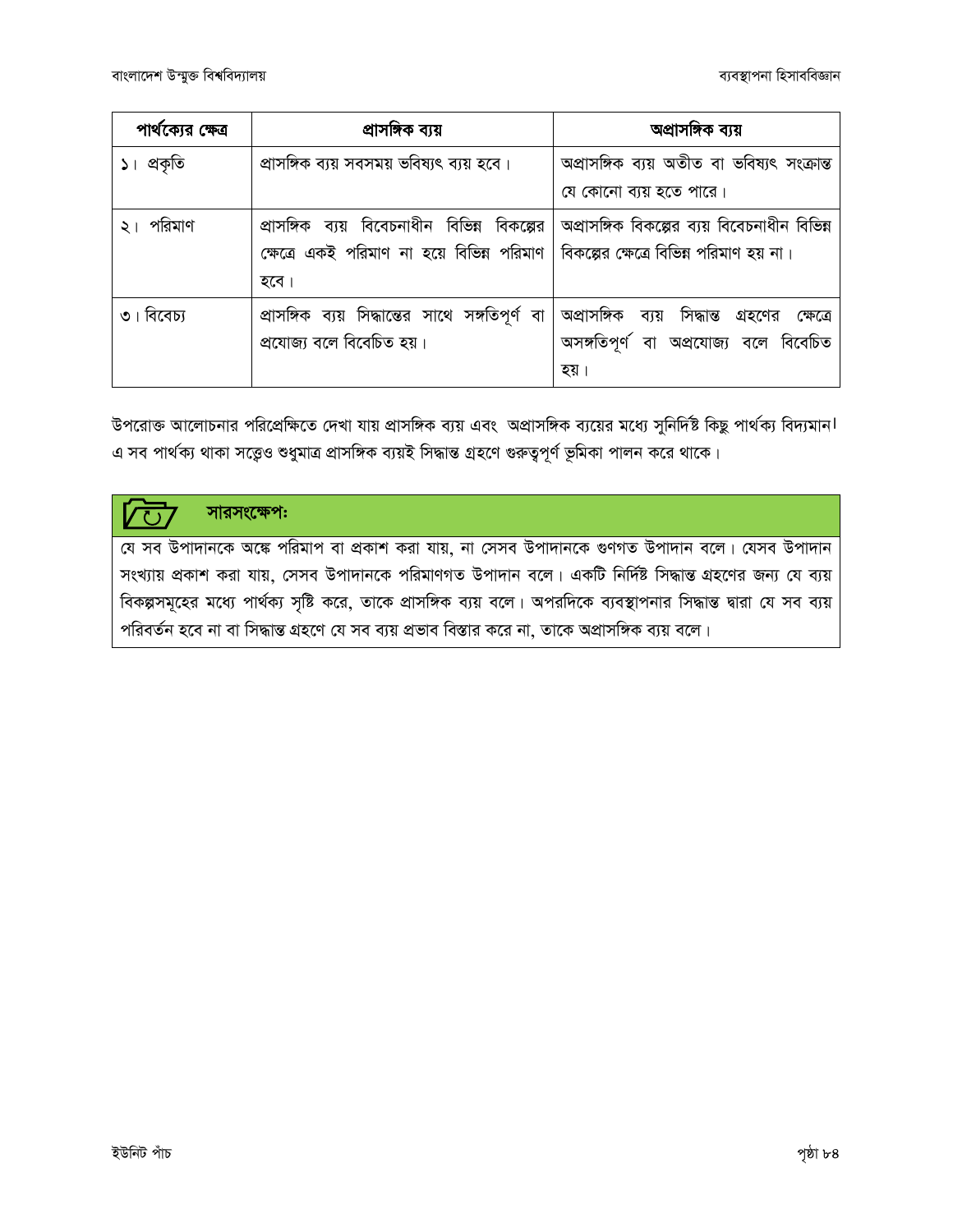পাঠ-৫.৬

### প্রাসঙ্গিক ও ভবিষ্যৎ ব্যয়ের মধ্যে সম্পর্ক

### Relationship between Relavent Cost and Future cost



উদ্দেশ্য

এ পাঠ শেষে আপনি-

• প্রাসঙ্গিক ও ভবিষ্যৎ ব্যয়ের সম্পর্ক জানতে পারবেন।

# প্রাসঙ্গিক ও ভবিষ্যৎ ব্যয়ের মধ্যে সম্পর্ক Relationship between relavent cost and future cost

সঠিক ও সময় উপযোগী সিদ্ধান্ত গ্রহণের ওপর প্রতিষ্ঠানের সাফল্য নির্ভর করে। উপযুক্ত সিদ্ধান্ত গ্রহণের জন্য সিদ্ধান্ত গ্রহণকারীকে কতগুলো ব্যয় বিচার বিশ্লেষণ করতে হয়। প্রাসঙ্গিক ব্যয় সেগুলোর মধ্যে অন্যতম।

যে সকল ভবিষ্যৎ ব্যয় বিবেচনাধীন বিভিন্ন ক্ষেত্রে একই পরিমাণ না হয়ে বিভিন্ন পরিমাণ হয় তাকে প্রাসঙ্গিক ব্যয় বলে। কোনো ব্যয়কে প্রাসঙ্গিক ব্যয় হতে হলে তাকে অবশ্যই ভবিষ্যৎ ব্যয় হতে হবে। অতীত ব্যয় সিদ্ধান্ত গ্রহণে যত গুরুত্বপূর্ণ তথ্য হিসেবে বিবেচিত হোক না কেন, তা সিদ্ধান্ত গ্রহণে অপ্রাসঙ্গিক। সুতরাং দেখা যাচ্ছে কোনো ব্যয়কে প্রাসঙ্গিক ব্যয় হতে হলে তাকে অবশ্যই ভবিষ্যৎ ব্যয় হতে হবে। তবে সব ভবিষ্যৎ ব্যয়ই প্রাসঙ্গিক ব্যয় নয়। যে সকল ভবিষ্যৎ ব্যয় বিবেচনাধীন বিভিন্ন বিকল্পের ক্ষেত্রে একই পরিমাণ না হয়ে বিভিন্ন পরিমাণ হয় তাকে প্রাসঙ্গিক ব্যয় বলা হয়। নিম্নে বিষয়টি একটি উদাহবণের সাহায়ে৷ ব্যাখ্যা করা হলো :

জনাব করিম তার প্রতিষ্ঠানের উৎপাদন বৃদ্ধি করার জন্য একটি যন্ত্র ক্রয়ের কথা ভাবছেন। তিনি যে যন্ত্র ক্রয়ের কথা বিবেচনা করেছেন, ঐ যন্ত্র ক্রয়ের একাধিক বিকল্প রয়েছে এবং প্রতিটি বিকল্প যন্ত্র মূল্য একই, কিন্ত পরিচালন খরচ ভিন্ন ভিন্ন। এক্ষেত্রে জনাব করিম যে যন্ত্র ক্রয় করারই সিদ্ধান্ত নিবেন, ঐ যন্ত্রের ক্রয় মূল্য হবে সিদ্ধান্ত গ্রহণে অপ্রাসঙ্গিক। কেননা, যন্ত্রের ক্রয় মূল্য যদিও ভবিষ্যৎ ব্যয় কিন্তু তা বিভিন্ন বিকল্পের ক্ষেত্রে ভিন্ন ন্ডিয় নয়। অপরদিকে তিনি যে যন্ত্র ক্রয়ের সিদ্ধান্তই নিবেন যন্ত্র পরিচালন খরচ হবে সিদ্ধান্ত গ্রহণে প্রাসঙ্গিক, কেননা এরা ভবিষ্যৎ ব্যয় এবং বিভিন্ন প্রকল্পের ক্ষেত্রে ভিন্ন।

উপরোক্ত আলোচনার পরিপ্রেক্ষিতে আমরা বলতে পারি সব প্রাসঙ্গিক ব্যয়ই ভবিষ্যৎ ব্যয়, কিন্তু সব ভবিষ্যৎ ব্যয় প্রাসঙ্গিক ব্যয় নয়।



সারসংক্ষেপ:

সব প্রাসঙ্গিক ব্যয়ই ভবিষ্যৎ ব্যয়, কিন্তু সব ভবিষ্যৎ ব্যয় প্রাসঙ্গিক ব্যয় নয়।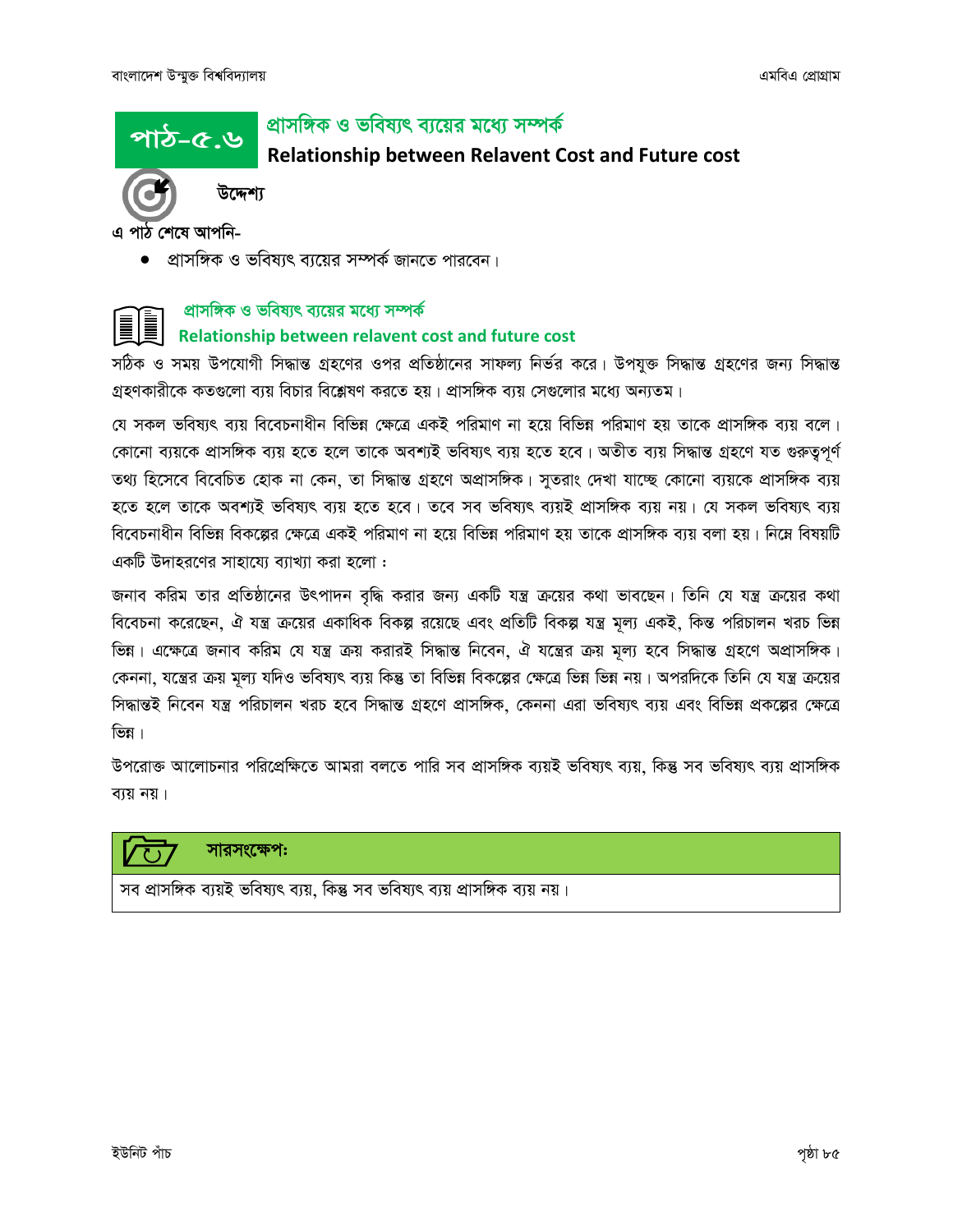<u>পাঠ-৫.৭ '</u>

### প্ৰসঙ্গিক ব্যয়: গাণিতিক সমস্যা ও সমাধান

Relevant Cost : Mathematical Problem and Solutions



উদ্দেশ্য

পাঠ শেষে আপনি-

প্রাসঙ্গিক ব্যয় সংক্রান্ত গাণিতিক সমস্যার সমাধান করতে পারবেন।

### প্ৰসঙ্গিক ব্যয়: গাণিতিক সমস্যা ও সমাধান

#### Relevant cost: mathematical problem and solutions

**Example 1:** Bonolota Co. Ltd. is facing a difficulty in arriving at a decision wheather to continue manufacturing a part or to buy it from an outside supplier. The part is a component used in several of the company finished products. The following data have been arrived at on the basis of cost records and further investigations:

(a) The annual requirement is 50,000 units.

(b) The lowest list price quotation from suppliers was Tk. 27.50 per unit

(c) Following are the total costs incurred last year, when 50,000 parts were produced in Department A of the company:

|                              | Taka      |
|------------------------------|-----------|
| Materials                    | 12,00,000 |
| Direct labor                 | 15,00,000 |
| Indirect labor               | 4,00,000  |
| Light and heat               | 80,000    |
| Power                        | 1,20,000  |
| Depreciation                 | 7,00,000  |
| Property taxes and insurance | 70,000    |
| Miscellaneous                | 1,50,000  |

(d) The following proportions or the variable costs in Department A could be avoided if production of parts were discontinued:

Materials 35%; direct labor 40%; Power 25%

(e) If the parts are purchased from an outside supplier, average freight cost is Tk. 0.50 per unit. Also indirect labor in department A would be increased by Tk. 40,000 annually because of receiving inspecting and handling of the purchased parts. On the basis of the above information, advise the management on the commercial feasibility of the proposed plan. **Solution:** 

**Comparative statement of cost of making and buying 50000 parts** 

| <b>Particulars</b>                                   | <b>Making costs</b> | <b>Buying costs</b> |
|------------------------------------------------------|---------------------|---------------------|
| Materials (1200000×35%)                              | 420000              |                     |
| Direct labor (1500000×40%)                           | 600000              |                     |
| Power $(120000 \times 25\%)$                         | 30000               |                     |
| Purchase price $(50000 \times 27.50)$                |                     | 1375000             |
| Freight $(50000 \times 0.50)$                        |                     | 25000               |
| Indirect labor for receiving inspecting and handling |                     | 40000               |
|                                                      |                     | 14.40.000           |

**Comment:** The management is advised to continue manufacturing the parts. Because buying from outside supplier would increase cost by Tk. 390000 i.e. (1440000-1050000) annually.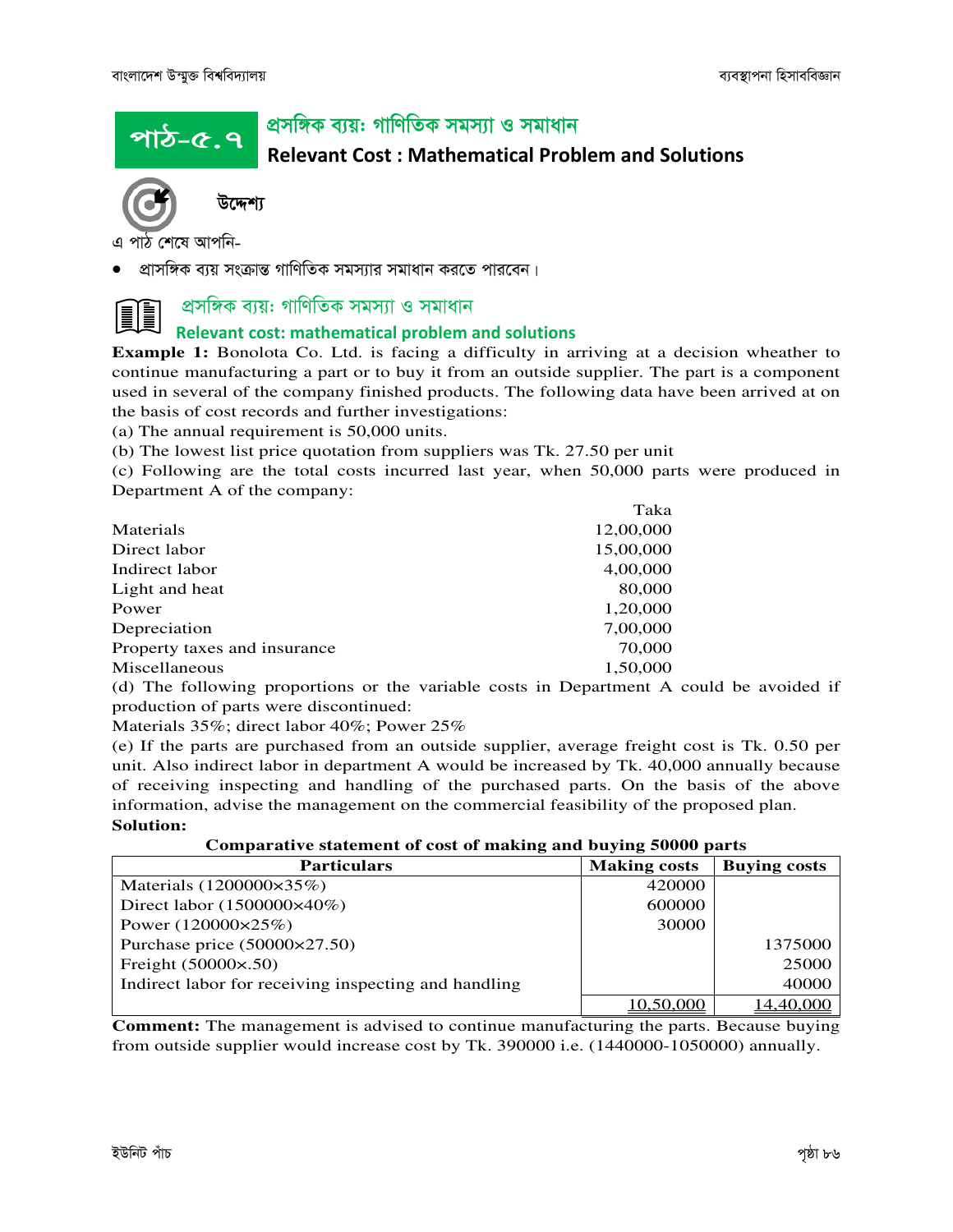**Example 2:** The Surma manufacturers Ltd. presents the following information for 2019

| Direct material        | Tk. 2,40,000 |
|------------------------|--------------|
| Direct labor           | Tk. 4,80,000 |
| Fixed expenses         | Tk. 2,40,000 |
| Variable expenses      | Tk. 1,20,000 |
| Units produced         | 24,000 units |
| Selling price per unit | Tk. 100      |
|                        |              |

The available capacity of production 40,000 units per year. The firm has an offer for the purchases of 10,000 units at a price of Tk. 80 per unit. It is expected that by accepting this offer, there is a saving of Tk. 2 per unit in material costs on all the units manufactured; the fixed overheads will increase by Tk. 75,000 and the over all efficiency will drop by 2.5% on all production.

Should the order be accepted? What are the relevant and irrelevant items? **Solution:** 

| рим сими неопе эместен      |               |              |                   |  |
|-----------------------------|---------------|--------------|-------------------|--|
|                             | Without       | With special | <b>Difference</b> |  |
|                             | special order | order        |                   |  |
|                             | Taka          | Taka         | Taka              |  |
| Sales (a)                   | 24,00,000     | 32,00,000    | 8,00,000          |  |
| Direct material             | 2,40,000      | 2,72,000     | 32,000            |  |
| Direct labor                | 4,80,000      | 6,97,442     | 2,17,442          |  |
| Variable expenses           | 1,20,000      | 1,74,352     | 54,352            |  |
| Total variable expenses (b) | 8,40,000      | 11,43,794    | 3,03,794          |  |
| Contribution margin (a-b)   | 15,60,000     | 20,56,206    | 4,96,206          |  |
| Less: fixed expenses        | 2,40,000      | 3,15,000     | 75,000            |  |
| Net Income                  | 13,20,000     | 17,41,206    | 4,21,206          |  |
|                             |               |              |                   |  |

**Differential Income Statement** 

From the above income statement, we see that total income of the company increases by Tk. 4,21,206 if the special order is accepted. So the order should be accepted if it does not affect the home market.

#### **Working notes:**

Resulting from efficiency drop, production will also drop by 2.5%. So reduced production will be 24,000-  $(2.5\% \text{ of } 24,000) = 23,400 \text{ units}$ 

Therefore, labor cost of 34,000 units will be  $[(4,80,000 \div 23,400) \times 34,000]$ =Tk. 6,97,442.

**Relevant and irrelevant items:** Variable costs and fixed costs are relevant items, as sales are future revenues, both variable and fixed costs are future costs and they differ between the alternatives.

| Comparatryc statement or cost and prome |                       |                    |                   |  |
|-----------------------------------------|-----------------------|--------------------|-------------------|--|
|                                         | Without special order | With special order | <b>Difference</b> |  |
|                                         | Taka                  | Taka               | Taka              |  |
| Material cost                           | 240000                | 272000             | 32000             |  |
| Labor cost                              | 480000                | 693600             | 213600            |  |
| Variable overhead                       | 120000                | 173400             | 53400             |  |
| Fixed overhead                          | 240000                | 310000             | 70000             |  |
| Total cost (a)                          | 1080000               | 1449000            | 369000            |  |
| Sales (b)                               | 2400000               | 3200000            | 800000            |  |
| Net income (b-a)                        | 1320000               | 1751000            | 431000            |  |

**Comparative statement of cost and profit** 

**Comment:** The management is advised to accept the offer for 10000 units. Because it will increase net income by Tk. (1751000 – 1320000) = Tk. 431000.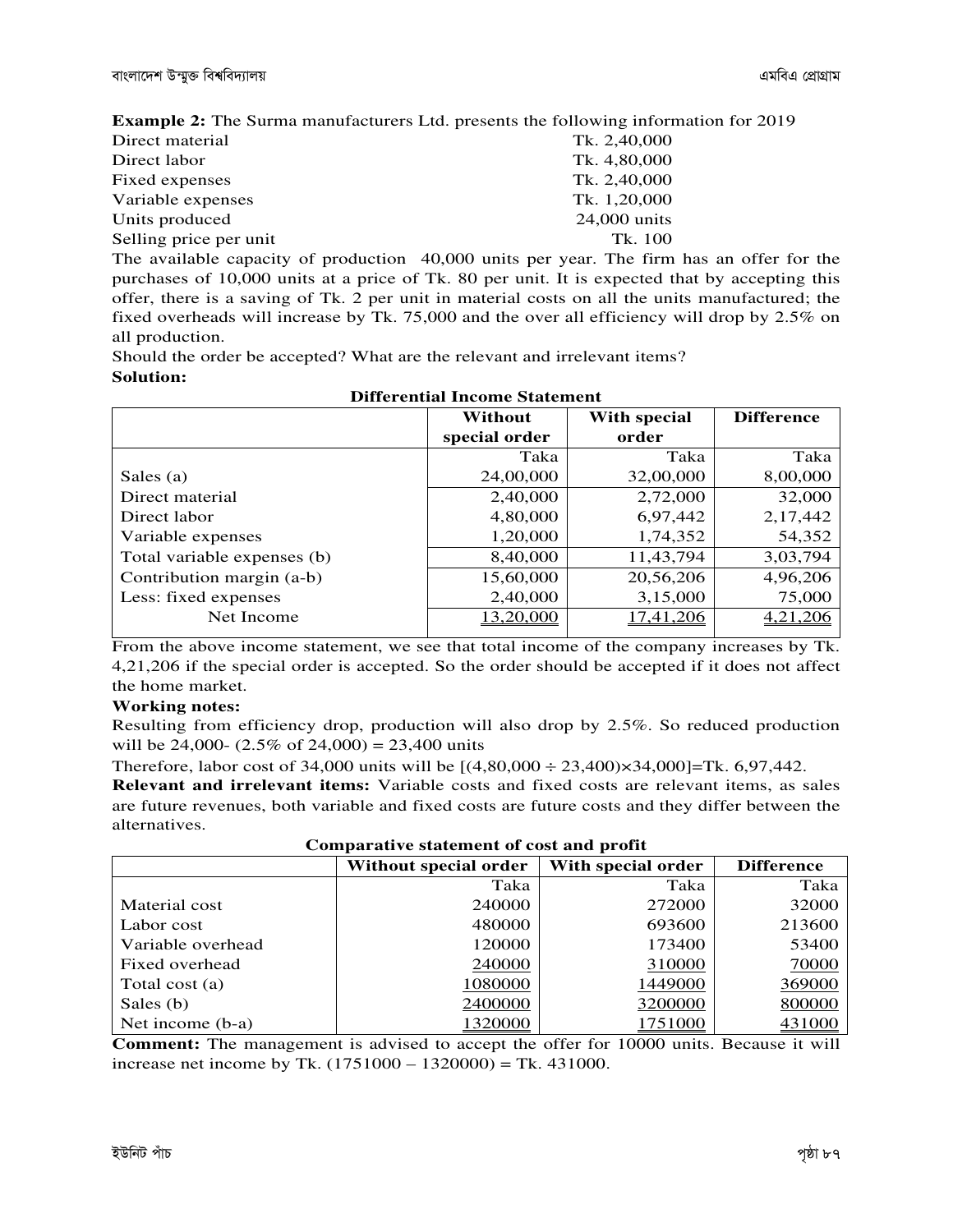**Example 3:** You are supplied with the following information of Nishan Ltd. for 2019:

| Direct material     | Tk. 24,000            |
|---------------------|-----------------------|
| Direct labour       | Tk. 48,000            |
| Variable expenses   | Tk. 12,000            |
| Fixed expenses      | Tk. 24,000            |
| Units produced      | $24,000$ units        |
| Selling price       | Tk. 10                |
| Production capacity | 40,000 units per year |
|                     |                       |

The firm has an offer for the purchases of 10,000 units at a price of Tk. 8 each. It is expected that by accepting this offer, there is a saving of Tk. 2 per unit in material costs on all the units produced the fixed overheads will increase by Tk. 7,500 and the over all efficiency will drop by 2.5% on all production.

**Differential Income Statement** 

Should the offer be accepted?

#### **Solution:**

| Differential Income Statement |                 |                      |                   |  |
|-------------------------------|-----------------|----------------------|-------------------|--|
|                               | With offer      | <b>Without offer</b> | <b>Difference</b> |  |
| A. Sales                      | Tk. 2,40,000    | 3,20,000             | 80,000            |  |
| Direct material               | 24,000          | 27,200               | 3,200             |  |
| Direct labour                 | 48,000          | 69,744               | 21,744            |  |
| Variable expenses             | 12,000          | 17,435               | 5,435             |  |
| B. Total variable expenses    | 84,000          | 1,14,379             | 30,379            |  |
| Contribution margin           | 1,56,000        | 2,05,621             | 49,621            |  |
| Less: fixed expenses          | 24,000          | 31,500               | 7,500             |  |
| Operating income (A-B)        | <u>1,32,000</u> | <u>1,74,121</u>      | 42,121            |  |
|                               |                 |                      |                   |  |

**Comments:** As the operating profit increased by 42,121 for the consideration of special offer, the company should accept the offer.

**Working Notes: P**roduction will drop by 2.5%, 24,000-(24,000×2.5%) = 23,400 units.

∴ With special offer, labour cost will be  $(48,000 \div 23,400) \times 34,000 =$ Tk. 69,744

and variable expenses will be  $(12,000 \div 23,400) \times 34,000 = \text{Tk. } 17,435$ 

**Example 4:** The flexible budget at 80% capacity of Shapla Ltd. is as below:

| Production in units | 30,000       |
|---------------------|--------------|
| Sales value         | Tk. 6,00,000 |
| Material cost       | Tk. 15,000   |
| Labor cost          | Tk. 1,05,000 |
| Overhead cost:      |              |
| Variable            | Tk. 60,000   |
| Semi-variable       | Tk. 35,000   |
| Fixed               | Tk. 1,00,000 |
|                     |              |

An offer for additional 3,750 units sale is available, if it is supplied at Tk. 8 each. If the semivariable overhead increase only by Tk. 1250 for the additional production, will it be advisable to accept this offer?

#### **Solution:**

| Determination of merchiemal meome      |        |        |  |
|----------------------------------------|--------|--------|--|
| <b>Particulars</b>                     | Taka   | Taka   |  |
| Sales $(3750 \text{ units} \@Tk. 8)$   |        | 30,000 |  |
| Less: incremenetal Cost:               |        |        |  |
| Material cost (15000/30000×3750)       | 1,875  |        |  |
| Labor cost (105000/30000×3750)         | 13,125 |        |  |
| Variable overhead (60,000/30,000×3750) | 7,500  |        |  |
| Semi Variable overhead                 | 1.250  |        |  |
|                                        |        |        |  |
| Total                                  |        |        |  |

**Determination of incremental income** 

**Decision:** The offer should be accepted because it will increase net income by Tk. (30,000 –  $(23,750) =$ Tk. 6,250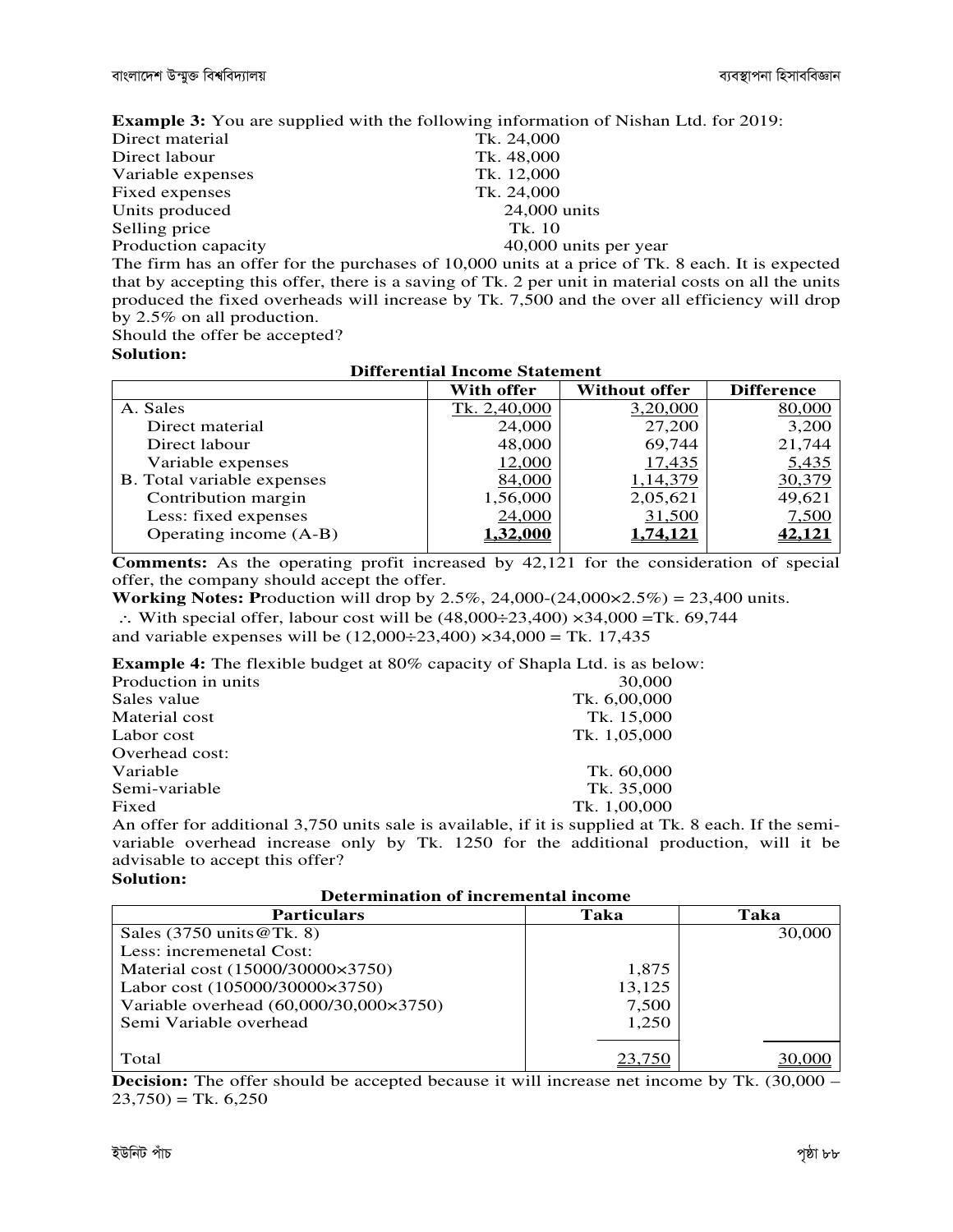**Example 5:** A company has three product lines, all are produced in one factory management is deep concerned with product R that has consistently shown a net loss. The income statement is given below:

| <b>Details</b>                               | D      |        |        | Total   |
|----------------------------------------------|--------|--------|--------|---------|
|                                              | Taka   | Taka   | Taka   | Taka    |
| Sales                                        | 500000 | 400000 | 100000 | 1000000 |
| Less: variable costs                         | 295000 | 280000 | 75000  | 650000  |
| Contribution                                 | 205000 | 120000 | 25000  | 350000  |
| Less: Fixed cost (salaries and Depreciation) | 165000 | 90000  | 45000  | 300000  |
| Net income (loss)                            | 40000  | 30000  | 20000  | 50000   |

Fixed expenses of product R, includes product line supervisors salaries of Tk. 20000

#### **Required:**

1. Whether product R will be dropped, when the only alternative is to drop product R or to continue with it. Assume further that the total assets invested will not be affected by the dicision.

2. Drop product R, keeping the supervisor and using the vacant facilities to product P, which alternative is more profitable?

#### **Solution:**

| <b>Required: 1</b>   | <b>Comparative income statement</b> |                       |             |
|----------------------|-------------------------------------|-----------------------|-------------|
| <b>Details</b>       | <b>Keeping product R</b>            | <b>Difference</b>     |             |
|                      | <u>Taka</u>                         | Taka                  | <u>Taka</u> |
| Sales                | 1000000                             | 900000                | 100000      |
| Less: variable costs | 650000                              | 575000                | 75000       |
| Contribution         | 350000                              | 325000                | 25000       |
| Less fixed cost      | 300000                              | (300000-20000) 280000 | 20000       |
| Net margin           | 50000                               | 45000                 | 5000        |

From the above income statement, we see that if product R is dropped, profit of the company reduces by Tk. 5000. So, when keeping or dropping product R is the only alternative, it is better to keep it.

#### **Required: 2**

#### **Comparative income statement**

| <b>Details</b>       | <b>Keeping product R</b> | <b>Dropping Product R</b> |
|----------------------|--------------------------|---------------------------|
|                      |                          | but add Product P         |
|                      | Taka                     | Taka                      |
| <b>Sales</b>         | 10,00,000                | 10,00,000                 |
| Less: variable costs | 6,50,000                 | 6,34,000                  |
| Contribution         | 3,50,000                 | 3,66,000                  |
| Less fixed cost      | 3,00,000                 | 3,00,000                  |
| Net margin           | 50,000                   | <u>66,000</u>             |

The above statement shows that if producing more of product P and dropping product R is more profitable. Finally, we can say that alternative 2 is better than alternative 1. **Working notes:** 

| Taka    |
|---------|
| 1000000 |
| 100000  |
| 900000  |
| 100000  |
| 1000000 |
| 650000  |
| 75,000  |
| 575000  |
| 59000   |
| 34000   |
|         |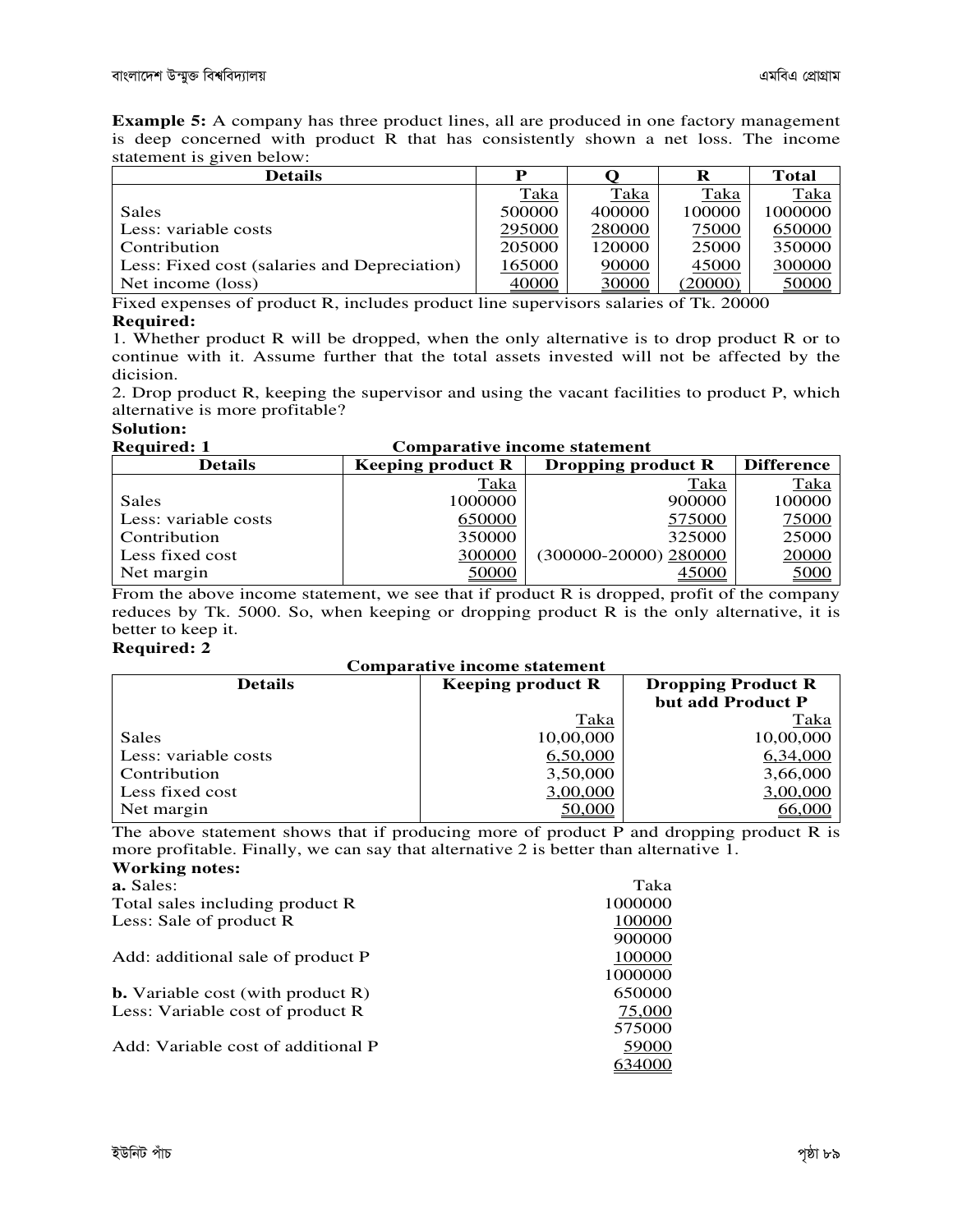**Example 6 :** Roy and Roy is a machinery manufacturing company. They require 1,000 units of part-N to complete their finished products. At present, they produce Part-N in their own factory. Cost data relating to Part-N is as follow:

|                    | Per unit (Tk.) | 1,000 Units (Tk.) |
|--------------------|----------------|-------------------|
| Raw materials      | 10.00          | 10,000.00         |
| Direct labor       | 80.00          | 80,000.00         |
| Variable overheads | 40.00          | 40,000.00         |
| Fixed overheads    | 50.00          | 50,000.00         |
| Total cost         | 180.00         | 1,80,000.00       |

Another company offers to sell part-N to Roy and Roy company at a cost of Tk. 150.00 per unit. If the offer is accepted, fixed overhead @ Tk. 15.00 per unit can be saved. **Required:** Should the order be accepted? Why?

#### **Solution**

| <b>Comparative Cost Statement</b> |            |           |          |                  |
|-----------------------------------|------------|-----------|----------|------------------|
|                                   | Present    |           |          | For 10,000 units |
| Details                           | Make (Tk.) | Buy (Tk.) | Make     | Buy (Tk.)        |
| Materials                         | 10.00      |           | 10,000   |                  |
| Labor                             | 80.00      |           | 80,000   |                  |
| Variable overhead                 | 40.00      |           | 40,000   |                  |
| Fixed overhead avoided by buying  | 35.00      |           | 35,000   |                  |
| Cost of buying                    |            | 150.00    |          | 1,50,000         |
| Total cost                        | 165.00     | 150.00    | 1,65,000 | ,50,000          |

Difference in favour of buying = Tk.  $(1,65,000 - 1,50,000)$  = Tk.  $15,000$ 

**Comment:** Analysing the above income statement, we find that buying from another company is profitable by Tk. 15,000. So, the offer should be accepted.

#### সারসংক্ষেপ:  $\sqrt{1}$

কোনো পণ্য প্রতিষ্ঠানের জন্যে উৎপাদন করা, নাকি বাইরের সরবরাহকারীর নিকট থেকে ক্রয় করা লাভজনক, কোনো বিশেষ অফার গ্রহণ করা যুক্তিসঙ্গত কিনা, কোনো একটি পণ্যের উৎপাদন বন্ধ করা ঠিক হবে কিনা, কোনো নতুন পণ্য উৎপাদন সারিতে যুক্ত করা লাভজনক কিনা প্রাসঙ্গিক ব্যয় বিশ্লেষণ ব্যবস্থাপনায় উপরোক্ত বিষয়ে সিদ্ধান্ত গ্রহণে গুরুত্বপূর্ণ ভূমিকা রাখে।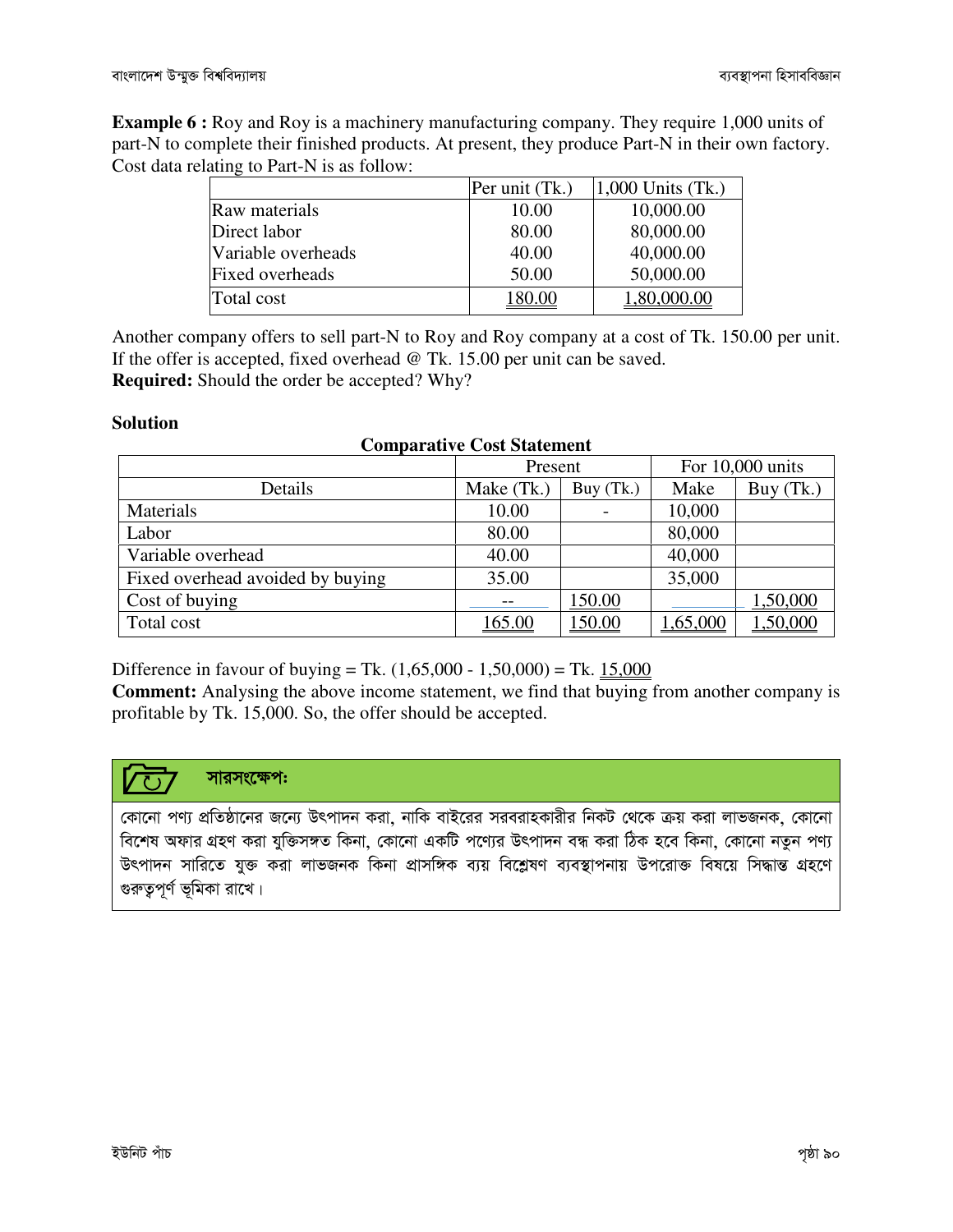### ইউনিট মূল্যায়ন

- ১. সিদ্ধান্ত গ্রহণে ব্যবহৃত বিভিন্ন প্রকার ব্যয়সমূহ কী কী লিখুন। (Write the different types of costs used for decision making.)
- ২. ব্যবস্থাপনার সিদ্ধান্ত গ্রহণ প্রক্রিয়া বর্ণনা করুন (Discuss the methods for managerial decision making)
- ৩. পণ্য তৈরি করা বা ক্রয় করার সিদ্ধান্ত গ্রহণ কালে কী কী গুণগত উপাদান বিবেচনা করতে হয়? (What are the qualitative elements considered for making or buying decision?)
- ৪. কখন বিশেষ মূল্যে ফরমায়েশ গ্রহণ করতে হয়? (When is a special price order accepted?)
- ৬. সিদ্ধান্ত গ্ৰহণে পৱিমাণগত ও গুণগত উৎপাদনের মধ্যে পাৰ্থক্যসমূহ কী কী (What are the differences between qualitative and quantitative element used for decision-making?)
- ৭. প্রাসঙ্গিক ব্যয় ও ভবিষ্যৎ ব্যয়ের সম্পর্ক কি? (What are the relationship between relevant cost and future cost?)
- b. Abu and Babu is a machinery manufacturing company. They require 500 units of part-N to complete their finished products. At present they produce Part-N in their own factory. Cost data relating to Part-N follow:

|                      | Per unit (Tk.) | $ 500$ Units (Tk.) |
|----------------------|----------------|--------------------|
| <b>Raw materials</b> | 10.00          | 5,000.00           |
| Direct labor         | 70.00          | 35,000.00          |
| Variable overheads   | 30.00          | 15,000.00          |
| Fixed overheads      | 50.00          | 25,000.00          |
| <b>Total Cost</b>    | 160.00         | 80,000.00          |

Another company offers to sell part-N to Abu and Babu Co. at a cost of Tk. 140.00 per unit. If the offer is accepted, fixed overhead  $\omega$  Tk. 25.00 per unit can be saved. **Required:** Should the offer be accepted? Why?

S. Joni company produces a product at Tk. 0.51 for variable cost per unit plus Tk. 0.21 for overhead expenses when manufacturing 5,00,000 units. A supplier offer to finish the identical unit for Tk. 0.60 each. An analysis of some of the costs incurred in the past to produce the unit indicates :

|                        | TK.   |
|------------------------|-------|
| Direct materials       | 13,00 |
| Direct labor           | 12,00 |
| Payroll taxes          | 480   |
| Supervision            | 4,000 |
| Payroll taxes (office) | 160   |
| Other expenses         | 200   |
|                        |       |

It was further ascertained that the materials unit cost would increase 0.03 per unit. Joni Company has projected years sales to be 75,000 units.

**Required:** A decision whether to buy or to make.